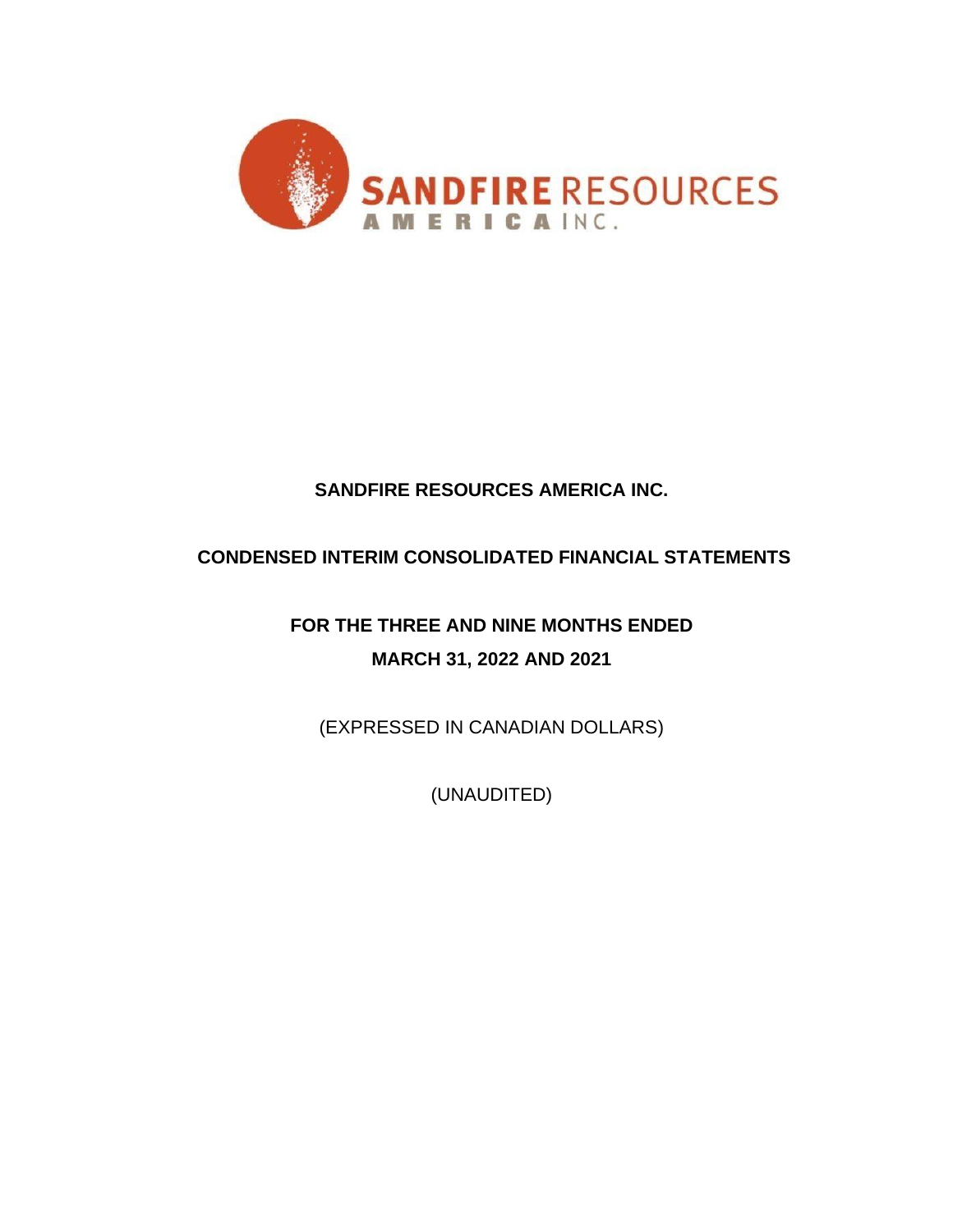# **SANDFIRE RESOURCES AMERICA INC.**

NOTICE OF NO AUDITOR REVIEW OF INTERIM FINANCIAL STATEMENTS

Under National Instrument 51-102, Part 4, subsection 4.3(3)(a), if an auditor has not performed a review of the interim financial statements, they must be accompanied by a notice indicating that the financial statements have not been reviewed by an auditor.

The accompanying condensed interim consolidated financial statements of the Company have been prepared by management and approved by the Audit Committee and Board of Directors of the Company.

May 27, 2022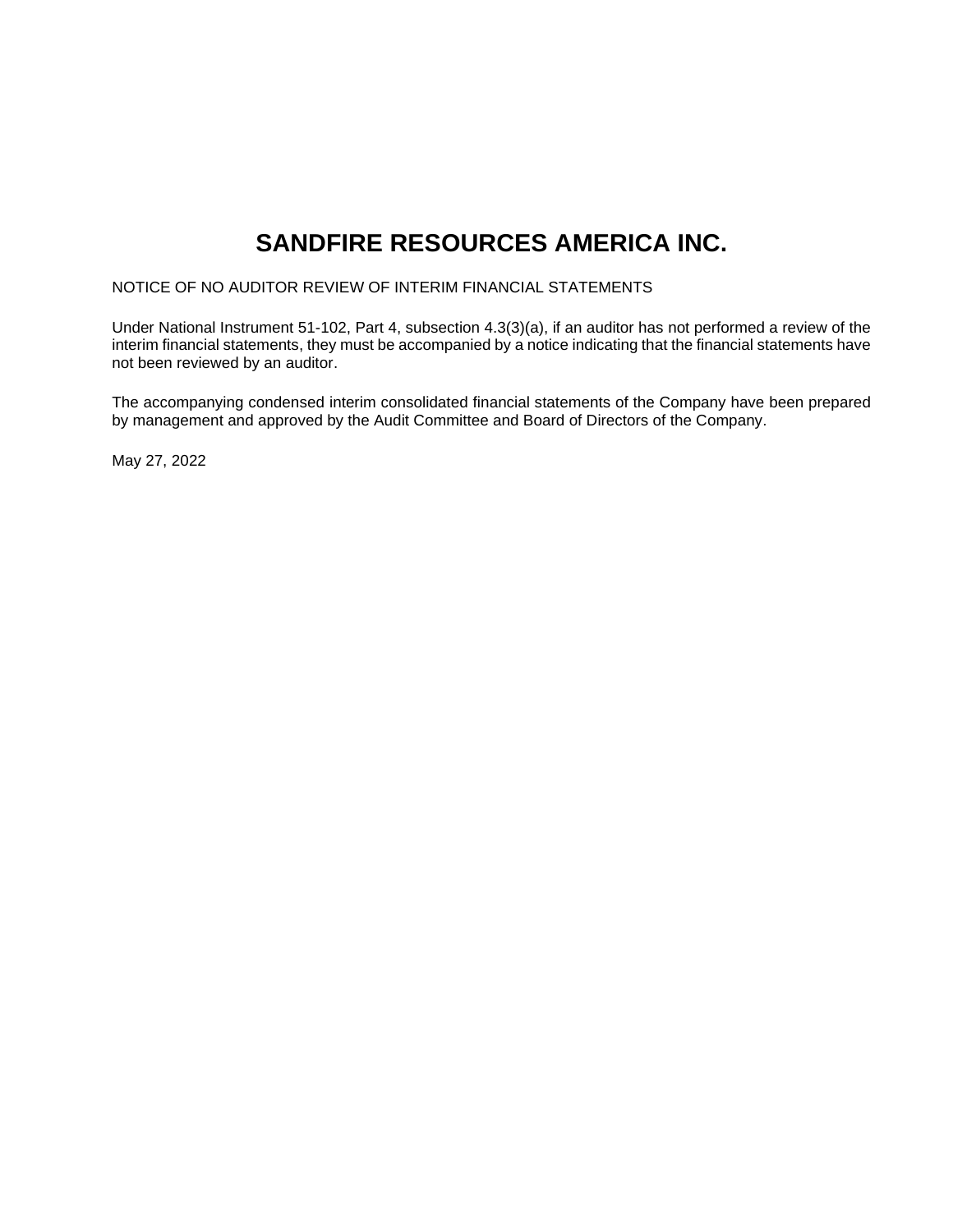## **SANDFIRE RESOURCES AMERICA INC. CONSOLIDATED STATEMENTS OF FINANCIAL POSITION AS AT MARCH 31, 2022 and JUNE 30, 2021**

(Expressed in Canadian Dollars - Unaudited)

|                                                                                                   | March 31, 2022   | June 30, 2021 |                 |
|---------------------------------------------------------------------------------------------------|------------------|---------------|-----------------|
| <b>ASSETS</b>                                                                                     |                  |               |                 |
| Current                                                                                           |                  |               |                 |
| Cash and cash equivalents                                                                         | \$<br>2,861,466  | \$            | 4,164,711       |
| Prepaid expenses and other assets                                                                 | 164,034          |               | 141,118         |
| Reclamation bond (Note 7)                                                                         |                  |               | 220,542         |
|                                                                                                   | 3,025,500        |               | 4,526,371       |
| Non-current                                                                                       |                  |               |                 |
| Property, plant, and equipment (Note 5)                                                           | 10,309,359       |               | 10,161,986      |
| Resource properties (Note 7)                                                                      | 7,326,731        |               | 6,974,172       |
| Right of use assets (Note 6)                                                                      | 121,858          |               | 155,293         |
| Reclamation bond (Note 7)                                                                         | 553,536          |               | 19,846          |
| Prepaid mining property tax (Note 7)                                                              | 545,495          |               | 542,057         |
|                                                                                                   | 18,856,979       |               | 17,853,354      |
| Total assets                                                                                      | \$<br>21,882,479 | \$            | 22,379,725      |
|                                                                                                   |                  |               |                 |
| <b>LIABILITIES</b>                                                                                |                  |               |                 |
| Current                                                                                           |                  |               |                 |
| Accounts payable and accrued liabilities (Note 8)                                                 | \$<br>2,677,959  | \$            | 951,530         |
| Lease liabilities – current portion (Note $6$ )                                                   | 29,297           |               | 44,214          |
| Loan payable – related party (Note $10$ )                                                         | 13,106,855       |               |                 |
|                                                                                                   | 15,814,111       |               | 995,744         |
| Long-term                                                                                         |                  |               |                 |
| Lease liabilities (Note 6)                                                                        | 85,098           |               | 108,999         |
| Accrued reclamation and remediation (Note 9)                                                      | 2,454,015        |               | 2,397,912       |
| <b>Total liabilities</b>                                                                          | 18,353,224       |               | 3,502,655       |
| <b>SHAREHOLDERS' EQUITY</b>                                                                       |                  |               |                 |
| Share capital (Note 12)                                                                           | 140,084,649      |               | 140,073,275     |
| Share-based payment reserve (Note 13)                                                             | 8,075,759        |               | 8,007,572       |
| Foreign currency reserve                                                                          | (162, 574)       |               | (382, 441)      |
| Accumulated deficit                                                                               | (144, 468, 579)  |               | (128, 821, 336) |
|                                                                                                   |                  |               |                 |
| Total shareholders' equity                                                                        | 3,529,255        |               | 18,877,070      |
| Total shareholders' equity and liabilities                                                        | \$<br>21,882,479 | \$            | 22,379,725      |
| NATURE OF OPERATIONS AND GOING CONCERN (Note 1)<br><b>COMMITMENTS AND CONTINGENCIES (Note 16)</b> |                  |               |                 |

Approved by the Board on May 27, 2022

*"Robert Scargill" "Matt Fitzgerald"* Director Director

The accompanying notes are an integral part of these consolidated financial statements.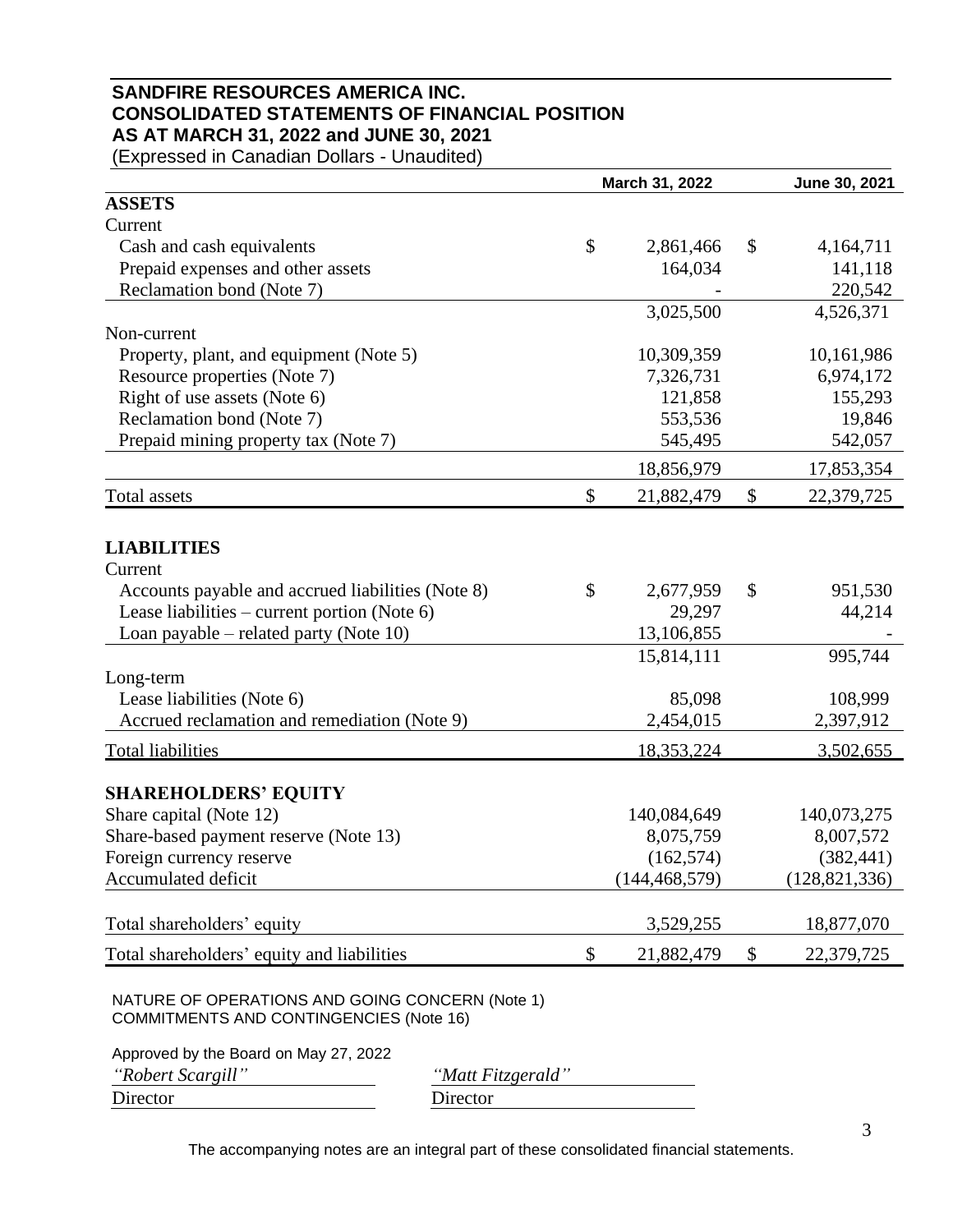# **SANDFIRE RESOURCES AMERICA INC. CONSOLIDATED STATEMENTS OF LOSS AND COMPREHENSIVE LOSS FOR THE THREE AND NINCE MONTHS ENDED MARCH 31, 2022 AND 2021**

(Expressed in Canadian Dollars - Unaudited)

|                                                                                                                                                                                                                                                                                                   | <b>Three Months Ended</b><br>March 31, |                                                                                             |  |                                                                                      | <b>Nine Months Ended</b><br>March 31,                                                            |                                                                                        |  |
|---------------------------------------------------------------------------------------------------------------------------------------------------------------------------------------------------------------------------------------------------------------------------------------------------|----------------------------------------|---------------------------------------------------------------------------------------------|--|--------------------------------------------------------------------------------------|--------------------------------------------------------------------------------------------------|----------------------------------------------------------------------------------------|--|
|                                                                                                                                                                                                                                                                                                   |                                        | 2022                                                                                        |  | 2021                                                                                 | 2022                                                                                             | 2021                                                                                   |  |
| <b>EXPENSES</b>                                                                                                                                                                                                                                                                                   |                                        |                                                                                             |  |                                                                                      |                                                                                                  |                                                                                        |  |
| Director and management fees (Note 14)<br>Depreciation (Notes 5 and 6)<br>Salary and wages<br>Exploration and evaluation costs (Note 7)<br>Foreign exchange loss (gain)<br>Office, administration, and miscellaneous<br>Professional fees<br>Share-based payments (Note 13)<br>Accretion (Note 9) | \$                                     | $10,135$ \$<br>62,867<br>80,500<br>5,806,398<br>5,087<br>163,275<br>138,777<br>59,641<br>28 |  | 13,750 \$<br>99,078<br>90,889<br>3,770,531<br>(1, 973)<br>94,365<br>252,890<br>3,313 | 40,958 \$<br>195,098<br>281,500<br>13,595,265<br>2,039<br>604,280<br>623,791<br>73,561<br>41,302 | 41,250<br>227,714<br>291,889<br>6,998,129<br>(21, 128)<br>349,215<br>803,594<br>10,050 |  |
| Loss from operations                                                                                                                                                                                                                                                                              |                                        | (6,326,708)                                                                                 |  | (4,322,843)                                                                          | (15, 457, 794)                                                                                   | (8,700,713)                                                                            |  |
| <b>OTHER ITEMS</b><br>Interest income<br>Interest expense (Note 10)                                                                                                                                                                                                                               |                                        | 3,363<br>(86, 527)                                                                          |  | 2,272                                                                                | 6,695<br>(196, 144)                                                                              | (357, 176)                                                                             |  |
| Loss before income tax                                                                                                                                                                                                                                                                            |                                        | (6,409,872)                                                                                 |  | (4,320,571)                                                                          | (15, 647, 243)                                                                                   | (9,057,889)                                                                            |  |
| Income tax provision                                                                                                                                                                                                                                                                              |                                        |                                                                                             |  |                                                                                      |                                                                                                  |                                                                                        |  |
| Net loss for the period                                                                                                                                                                                                                                                                           |                                        | (6, 409, 872)                                                                               |  | (4,320,571)                                                                          | (15, 647, 243)                                                                                   | (9,057,889)                                                                            |  |
| Other comprehensive income gain (loss)<br>Foreign currency reserve gain (loss)                                                                                                                                                                                                                    |                                        | (83, 408)                                                                                   |  | (250, 103)                                                                           | 219,867                                                                                          | (467, 819)                                                                             |  |
| Net other comprehensive income (loss)                                                                                                                                                                                                                                                             |                                        | (83, 408)                                                                                   |  | (250, 103)                                                                           | 219,867                                                                                          | (467, 819)                                                                             |  |
| TOTAL COMPREHENSIVE LOSS FOR THE<br><b>PERIOD</b>                                                                                                                                                                                                                                                 | \$                                     | (6,493,280)                                                                                 |  |                                                                                      | $(4,570,674)$ \$ $(15,427,376)$ \$ $(9,515,708)$                                                 |                                                                                        |  |
| BASIC AND DILUTED LOSS PER SHARE                                                                                                                                                                                                                                                                  | \$                                     | $(0.01)$ \$                                                                                 |  | $(0.00)$ \$                                                                          | $(0.02)$ \$                                                                                      | (0.01)                                                                                 |  |
| WEIGHTED AVERAGE NUMBER OF SHARES<br><b>OUTSTANDING</b>                                                                                                                                                                                                                                           |                                        | 1,023,352,794                                                                               |  | 1,023,014,592 1,023,296,017                                                          |                                                                                                  | 894,494,186                                                                            |  |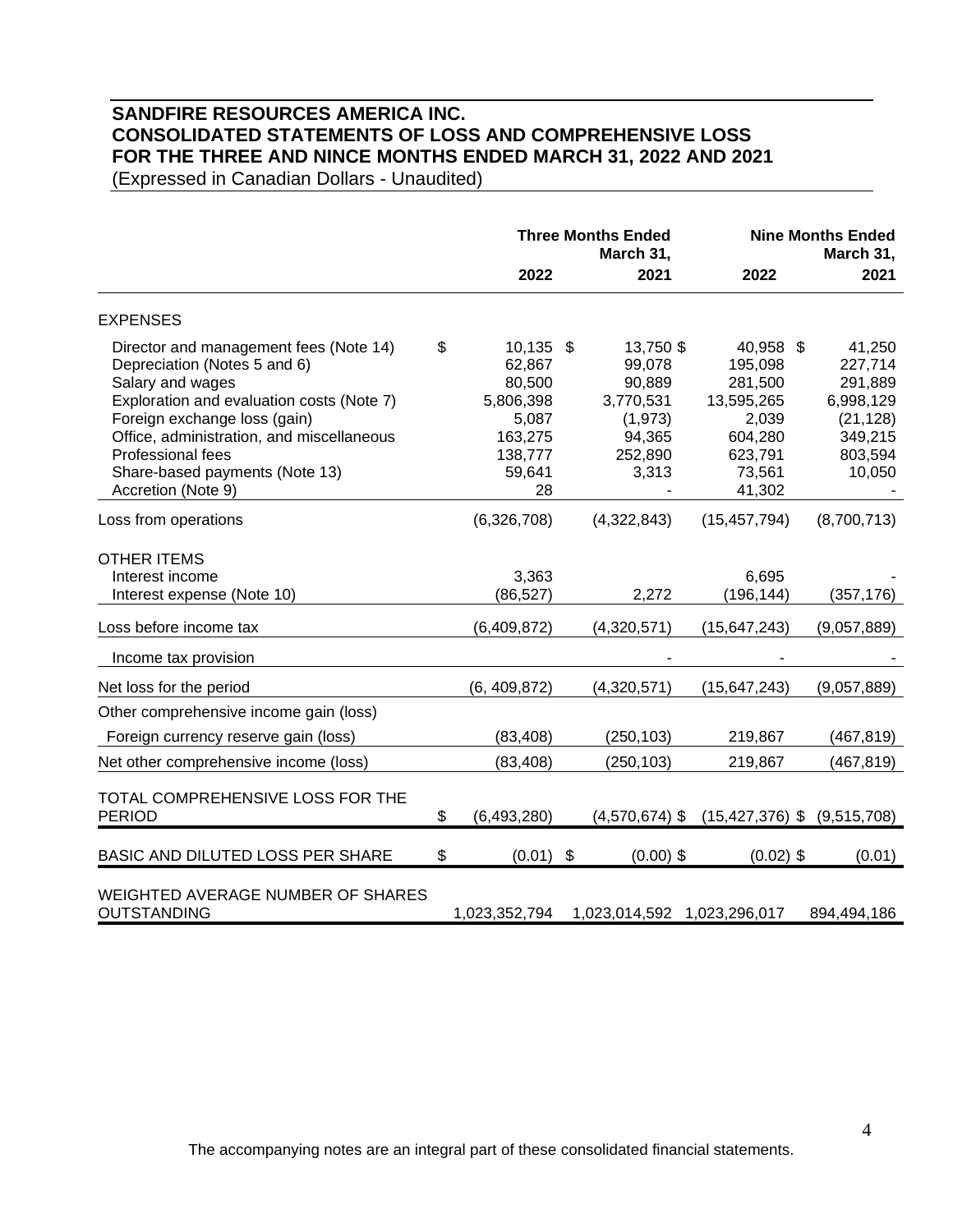## **SANDFIRE RESOURCES AMERICA INC. CONSOLIDATED STATEMENTS OF CHANGES IN EQUITY FOR THE NINE MONTHS ENDED MARCH 31, 2022 AND 2021**

(Expressed in Canadian Dollars - Unaudited)

|                                       | Share capital              |             |                                   |                                |                        |                |  |
|---------------------------------------|----------------------------|-------------|-----------------------------------|--------------------------------|------------------------|----------------|--|
|                                       | Number of<br><b>Shares</b> | Amount      | Share-based<br>Payment<br>Reserve | Foreign<br>Currency<br>Reserve | Accumulated<br>Deficit | Total<br>S     |  |
|                                       |                            |             |                                   |                                |                        |                |  |
| Balance at July 1, 2020               | 821,613,031                | 110,007,994 | 8,054,356                         | 417,568                        | (117, 839, 188)        | 640,730        |  |
| Loss for the nine months              |                            |             |                                   |                                | (9,057,889)            | (9,057,889)    |  |
| Other comprehensive loss              |                            |             |                                   | (467, 819)                     |                        | (467, 819)     |  |
| Shares issued on rights offering, net | 200,539,763                | 29,940,165  |                                   |                                |                        | 29,940,165     |  |
| Shares issued on exercise of options  | 1,100,000                  | 125,116     | (59, 116)                         |                                |                        | 66,000         |  |
| Share-based compensation              |                            |             | 10,050                            |                                |                        | 10,050         |  |
| Balance at March 31, 2021             | 1,023,252,794              | 140,073,275 | 8,005,290                         | (50, 251)                      | (126,897,077)          | 21, 131, 237   |  |
|                                       |                            |             |                                   |                                |                        |                |  |
| Balance at July 1, 2021               | 1,023,252,794              | 140,073,275 | 8,007,572                         | (382, 441)                     | (128, 821, 336)        | 18,877,070     |  |
| Loss for the nine months              |                            |             |                                   |                                | (15, 647, 243)         | (15, 647, 243) |  |
| Other comprehensive loss              |                            |             |                                   | 219,867                        |                        | 219,867        |  |
| Shares issued on exercise of options  | 100,000                    | 11,374      | (5, 374)                          |                                |                        | 6,000          |  |
| Share-based compensation              |                            |             | 73,561                            |                                |                        | 73,561         |  |
| Balance at March 31, 2022             | 1,023,352,794              | 140,084,649 | 8,075,759                         | (162, 574)                     | (144,468,579)          | 3,529,255      |  |

The accompanying notes are an integral part of these consolidated financial statements.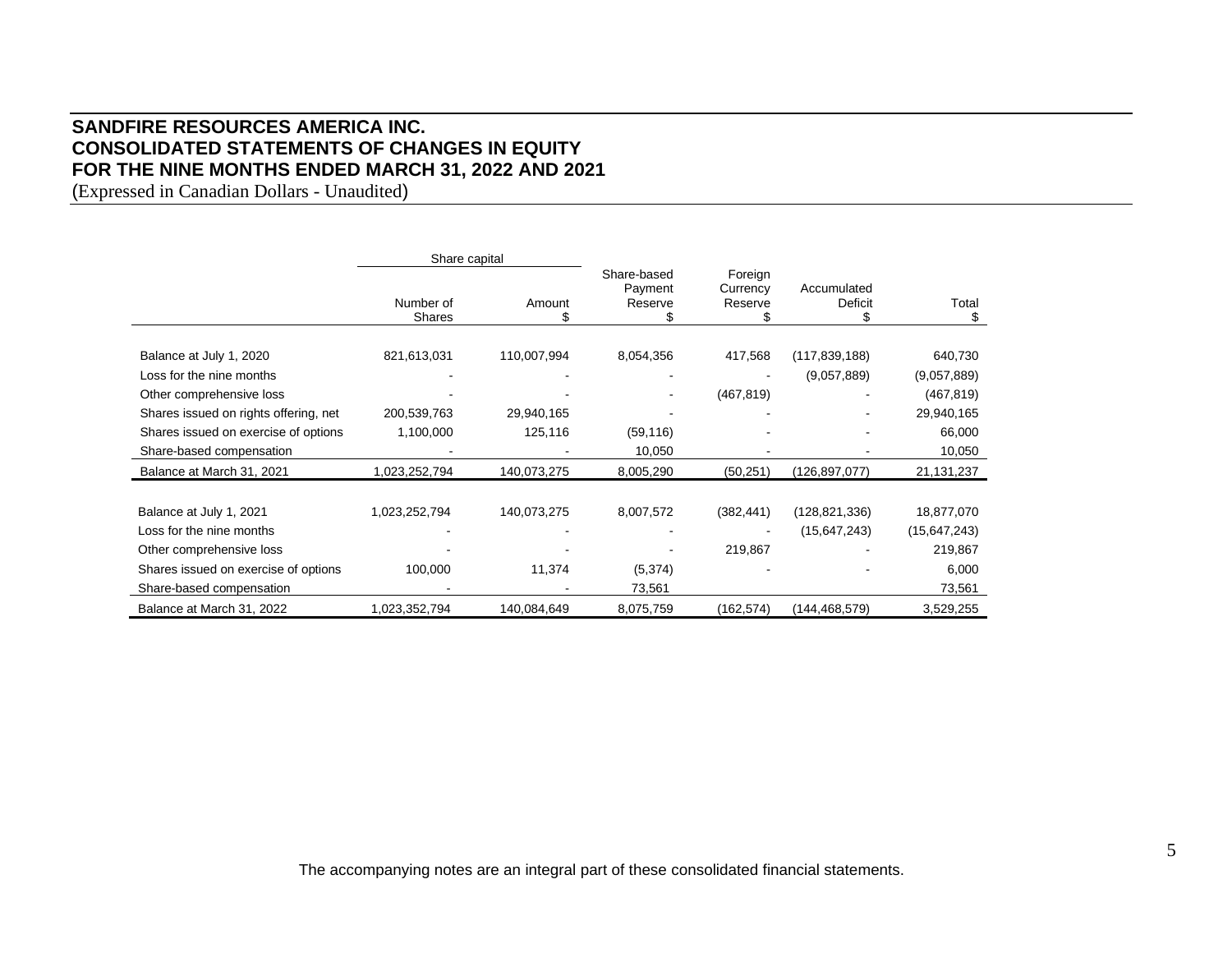# **SANDFIRE RESOURCES AMERICA INC. CONSOLIDATED STATEMENTS OF CASH FLOWS FOR THE NINE MONTHS ENDED MARCH 31, 2022 AND 2021**

(Expressed in Canadian Dollars - Unaudited)

|                                                           | 2022                 | 2021              |
|-----------------------------------------------------------|----------------------|-------------------|
| CASH PROVIDED BY (USED IN):                               |                      |                   |
| <b>OPERATING ACTIVITIES</b>                               |                      |                   |
| Net loss for the period                                   | \$<br>(15, 647, 243) | \$<br>(9,057,889) |
| Items not involving cash:                                 |                      |                   |
| Depreciation (Notes 5 and 6)                              | 195,098              | 227,719           |
| Accretion of accrued reclamation and remediation (Note 9) | 41,302               |                   |
| Accretion of interest on lease liabilities (Note 6)       | 4,947                | 4,415             |
| Share-based payments (Note 13)                            | 73,561               | 10,050            |
|                                                           | (15, 332, 335)       | (8,815,705)       |
| Changes in operating assets and liabilities               |                      |                   |
| Prepaid expenses and other assets                         | (22, 916)            | 49,760            |
| Prepaid mining property tax (Note 7)                      | (3, 438)             | (593, 987)        |
| Accounts payable and accrued liabilities                  | 1,917,625            | (193, 623)        |
| Interest paid                                             | (191, 196)           | (357, 176)        |
| Cash used in operating activities                         | (13,632,260)         | (9,910,731)       |
|                                                           |                      |                   |
| <b>INVESTING ACTIVITIES</b>                               |                      |                   |
| Purchase of property, plant, and equipment (Note 5)       | (408, 775)           | (5,876,679)       |
| Deposit of reclamation bond (Note 7)                      | (313, 148)           | (230, 583)        |
| Acquisition of resource properties (Note 7)               | (312, 340)           | (244, 256)        |
| Cash used in investing activities                         | (1,034,263)          | (6, 351, 518)     |
|                                                           |                      |                   |
| <b>FINANCING ACTIVITIES</b>                               |                      |                   |
| Payments on leases (Note 6)                               | (42, 392)            | (30, 970)         |
| Proceeds from loan payable - related party (Note 10)      | 13,106,855           | 12,222,423        |
| Repayment of loan payable - related party (Note 10)       |                      | (18, 453, 706)    |
| Proceeds from rights offering, net                        |                      | 29,940,165        |
| Proceeds from exercised of stock option                   | 6,000                | 66,000            |
| Cash provided by financing activities                     | 13,070,463           | 23,743,912        |
|                                                           |                      |                   |
| NET INCREASE (DECREASE) IN CASH AND                       |                      |                   |
| CASH EQUIVALENTS DURING THE PERIOD                        | (1,596,060)          | 7,481,663         |
|                                                           |                      |                   |
| EFFECT OF EXCHANGE RATE CHANGES ON CASH AND               |                      |                   |
| <b>CASH EQUIVALENTS</b>                                   | 292,815              | (313,016)         |
|                                                           |                      |                   |
| CASH AND CASH EQUIVALENTS, BEGINNING OF PERIOD            | 4,164,711            | 213,392           |
|                                                           |                      |                   |
| CASH AND CASH EQUIVALENTS, END OF PERIOD                  | \$<br>2,861,466      | \$<br>7,382,039   |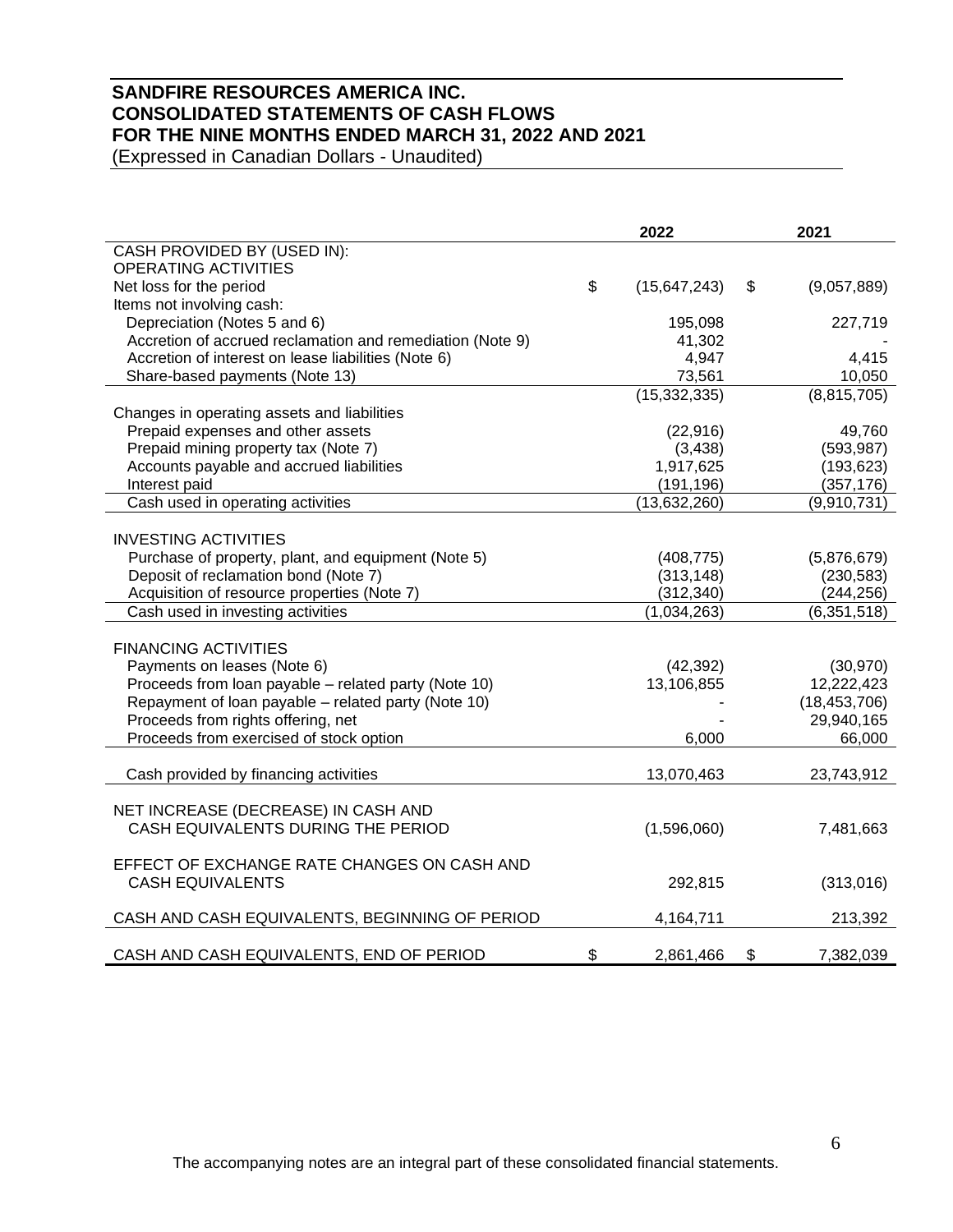(Unaudited - Expressed in Canadian Dollars)

### 1. NATURE OF OPERATIONS AND GOING CONCERN

Sandfire Resources America Inc. (the "Company") (TSX.V SFR.V) was incorporated on July 30, 1998 under the laws of British Columbia and is a mining exploration and development company. The Company is an 86.9% subsidiary of Sandfire Resources Ltd., a public company in Australia. The address of the Company's corporate and head office is 10th Floor, 595 Howe Street, Vancouver, British Columbia, V6C 2T5, Canada. The Company's stock symbol is "SFR.V" on the TSX Venture Exchange and "SRAFF" on the U.S. OTC Market.

The Company is in the process of obtaining water rights and seeking full Board approval for development and has started pre-construction earthworks of the Black Butte Copper Project ("the Project"). The ability of the Company to obtain necessary financing to commence the full development and construction is not certain.

During the nine-month period ended March 31, 2022, the Company incurred a net loss of \$15,647,243, had cash and cash equivalents of \$2,861,466 and negative working capital of \$12,788,611. The Company completed the Project's Feasibility Study and updated the Mineral Resource for Lowry Deposit on October 27, 2020. The Company filed the Project's Technical Report on December 10, 2020. The Company completed and closed a Rights Offering on December 23, 2020 by issuing 200,539,763 common shares of the Company for gross proceeds of \$30,080,965, representing 100% of the total rights offered. The Company will have to raise additional funds to meet planned 2021/22 drilling expenses and future work plans.

A final Environmental Impact Statement ("EIS") was issued on March 13, 2020 by the Montana Department of Environmental Quality ("MT DEQ") which was followed by a MT DEQ positive record of decision on April 9, 2020 which will allow development and underground mining of the Johnny Lee deposit at the Project to proceed. On August 14, 2020, the MT DEQ issued a final approval for the Phase I Bonding for the underground construction of the Project. The MT DEQ has approved the bond posting and has issued a Final Mine Operating Permit allowing the Company the right to commence Phase I Development surface construction at the mine site.

The Company is in the exploration and development phase, and therefore has yet to achieve profitability and has incurred significant losses and negative cash flows from operations. The Company has concluded that the working capital as held at March 31, 2022, is insufficient to fund all committed and non-discretionary expenditures for at least the next twelve months. Unless additional funds are raised, the Company may have insufficient funds to realize its assets and discharge its liabilities in the normal course of business.

The conditions described above indicate the existence of material uncertainty that may cast significant doubt on the Company's ability to continue as a going concern. The Company plans to address this uncertainty by raising additional funds in the capital markets or through debt financing in calendar year 2022. Many factors influence the Company's ability to raise funds, and there is no assurance that the Company will be successful in obtaining the required financing for these or other purposes, including for general working capital. These financial statements do not contain any adjustments to the amounts that may be required should the Company be unable to continue as a going concern. Such adjustments could be material.

Since March 2020, several governmental measures have been implemented in the United States, where the Company's operations are located and the rest of the world in response to the coronavirus (COVID-19) pandemic. While the impact of COVID-19 and these measures are expected to be temporary, the current circumstances are dynamic and the impacts of COVID-19 on the Company's business operations cannot be reasonably estimated at this time. The Company anticipates this could have an adverse impact on its business, results of operations, financial position, and cash flows into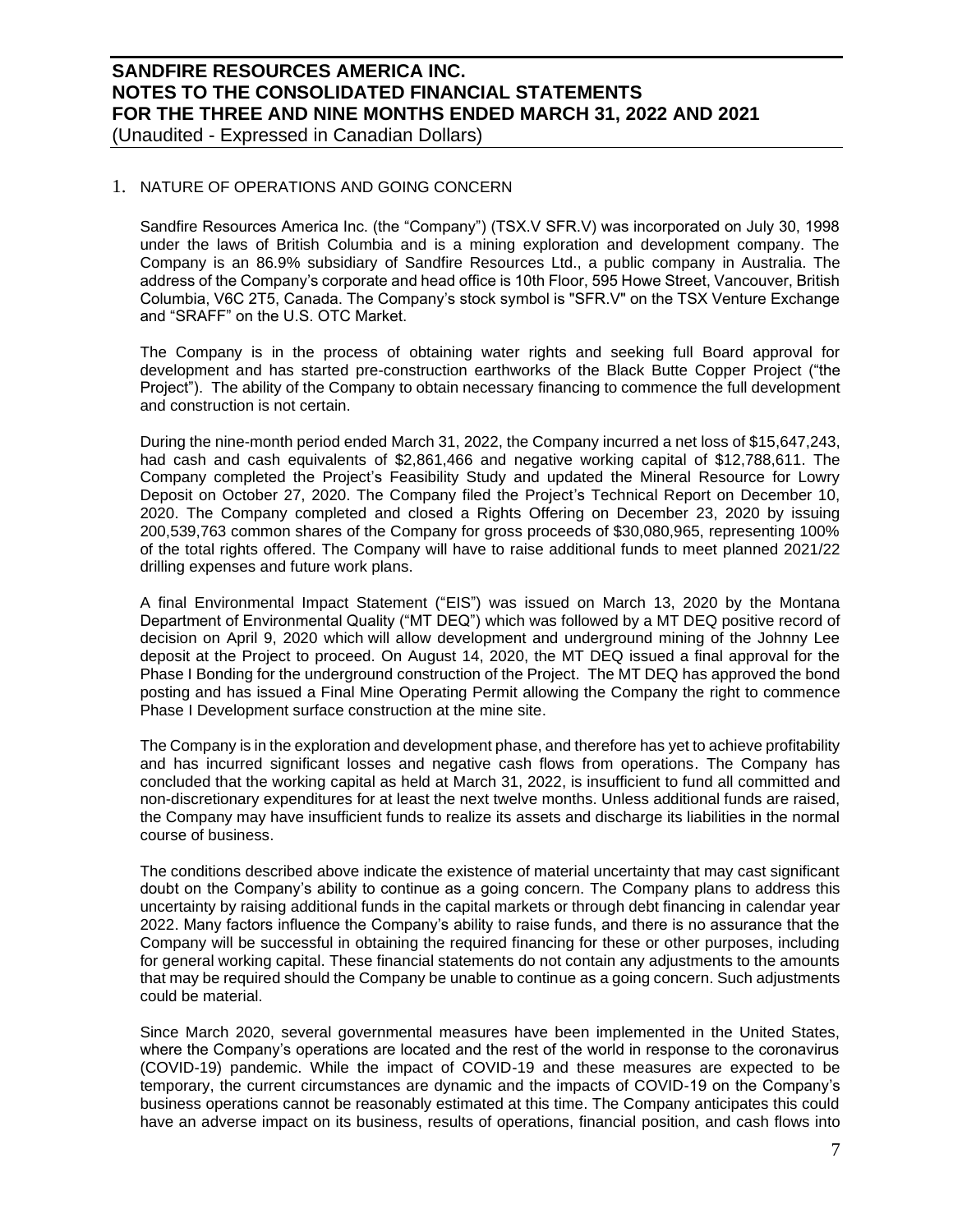(Unaudited - Expressed in Canadian Dollars)

2022. The Company continues to operate its business, and in response to US Federal and State and Canadian Federal and Provincial emergency measures, has requested its employees and consultants work remotely if exposed to COVID-19 or showing symptomatic signs of COVID-19. These government measures, which could include government mandated closures of the Company' operations or that of its contractors, could impact the Company's ability to conduct its planned programs in a timely manner.

- 2. SIGNIFICANT ACCOUNTING POLICIES
	- a) Statement of compliance

These consolidated financial statements have been prepared in compliance with International Financial Reporting Standards ("IFRS"). For these purposes, IFRS comprise the standards issued by the International Accounting Standards Board ("IASB") and Interpretations issued by the International Financial Reporting Interpretations Committee ("IFRIC"). Accounting policies applied are consistent with those of the previous financial year.

b) Basis of preparation

These consolidated financial statements have been prepared under the historical cost basis.

c) Basis of consolidation

These consolidated financial statements include the accounts of the Company and its wholly owned US subsidiary, Tintina Montana Inc. ("TMI"), which was incorporated in the United States. TMI wholly owns the Black Butte Copper Project. All intercompany balances and transactions have been eliminated on consolidation. The Company consolidates subsidiaries where it has the ability to exercise control. Control of an investee is defined to exist when the investor is exposed or has rights to variable returns from its involvement with the investee and has the ability to affect those returns through its power over the investee. Particularly, the Company controls investees, if and only if, the Company has all of the following: power over the investee; exposure, or rights to variable returns from its involvement with the investee; and the ability to use its power over the investee to affect its returns.

d) Cash and cash equivalents

Cash and cash equivalents in the consolidated statement of financial position comprise of cash at banks and on hand, and short term deposits with an original maturity of three months or less, which are readily convertible into a known amount of cash. The Company's cash and cash equivalents may be invested with major financial institutions in business accounts, bankers' acceptances and in government treasury bills which are available on demand by the Company for its programs and are not invested in any asset backed deposits/investments.

e) Resource properties and exploration and evaluation expenditures

Resource properties consist of payments to acquire property rights and leases, including on-going annual lease payments and water rights payments. Property acquisition costs are capitalized.

Exploration and evaluation expenditure include costs associated with exploring, investigating, examining, and evaluating an area of mineralization, and assessing the technical feasibility and commercial viability of extracting the mineral resource from that area. Exploration and evaluation expenditure incurred on an area where the commercial viability of extracting the mineral resource has not yet been established is expensed when incurred. Once the technical feasibility and commercial viability of extracting the mineral resource is demonstrable, then any further evaluation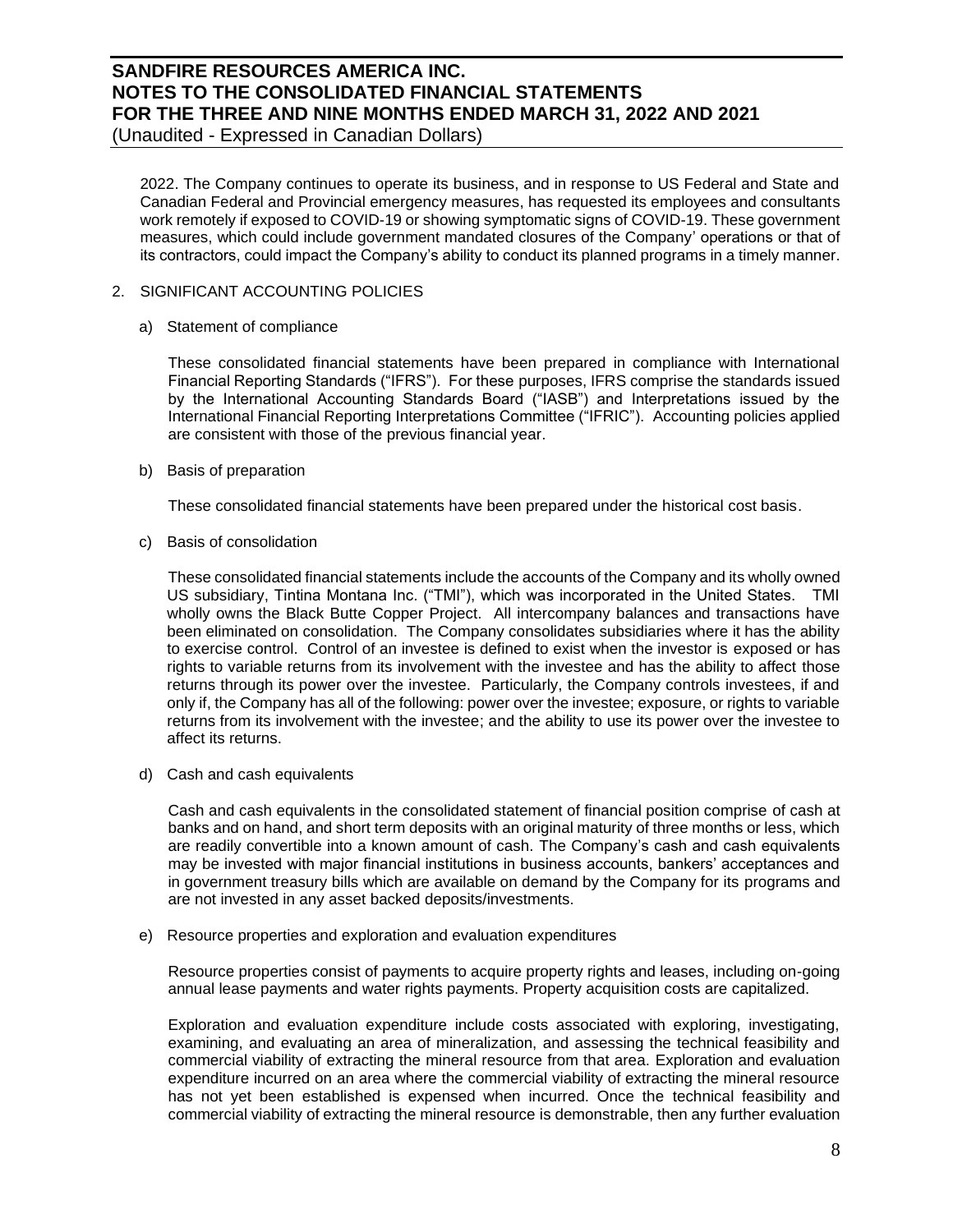## **SANDFIRE RESOURCES AMERICA INC. NOTES TO THE CONSOLIDATED FINANCIAL STATEMENTS FOR THE THREE AND NINE MONTHS ENDED MARCH 31, 2022 AND 2021** (Unaudited - Expressed in Canadian Dollars)

costs incurred are capitalized. The recoverability of the resource property is dependent on the successful development and commercial exploration, or alternatively, sale of the respective area of interest.

A resource property is reclassified to mineral properties in PPE when the technical feasibility and commercial viability of extracting a mineral resource are demonstrable. Resource properties are assessed for impairment once it is determined that they are technically feasible and commercially viable, and any impairment loss is recognized before reclassification to mine properties. In addition, resource properties are assessed for indicators of impairment at each reporting period. No amortization is charged during the exploration and evaluation phase.

At each reporting period, the Company assesses whether there is an indication that resource properties may be impaired. When impairment indicators exist, or when the decision to proceed with the development of a particular project is taken based on its technical and commercial viability, the Company estimates the recoverable amount of resource properties and compares it against the carrying amount. The recoverable amount is the higher of the fair value less cost of disposal and the resource property's value in use. If the carrying value exceeds the recoverable amount, an impairment loss is recorded in the consolidated statement of loss and comprehensive loss for the period. In calculating the recoverable amount, the Company will look at market comparable transactions or when appropriate, the estimated future cash flows are discounted to their present value using a pre-tax discount rate that reflects current market assessment of the time value of money and the risks specific to the resource property. The cash flows are based on best estimates of expected future cash flows from the continued use of the resource property.

Once a mine has achieved commercial production, resource properties are depleted on a units-ofproduction basis over the life of the mine.

### f) Property, plant, and equipment

Property, plant, and equipment ("PPE") is stated at cost less accumulated depreciation and accumulated impairment losses. PPE can include capitalized borrowing costs where relevant. PPE also includes the initial estimate of reclamation and remediation obligation. For PPE acquired prior to July 1, 2021, depreciation is recorded over the estimated useful lives of the assets on the declining balance basis at the following annual rates.

| Vehicle                | $30\%$                     |
|------------------------|----------------------------|
| Equipment              | $20 - 40%$                 |
| <b>Buildings</b>       | $4 - 5%$                   |
| Leasehold improvements | over the term of the lease |

For PPE acquired after June 30, 2021, depreciation is recorded over the useful lives of the assets on a straight-line basis.

For PPE assets under construction, depreciation begins once the asset is placed in service which typically occurs when Company begins receiving economic benefit from the use of the asset. Assets under construction include roads, fencing, tailings facility, and land improvements. and will be depreciated in accordance with the Company's depreciation policy once placed in service, typically on a units of production basis over the life of mine.

An item of PPE is derecognized upon disposal or when no future economic benefits are expected to arise from the continued use of the asset. Any gain or loss arising on disposal of the asset, determined as the difference between the net disposal proceeds and the carrying amount of the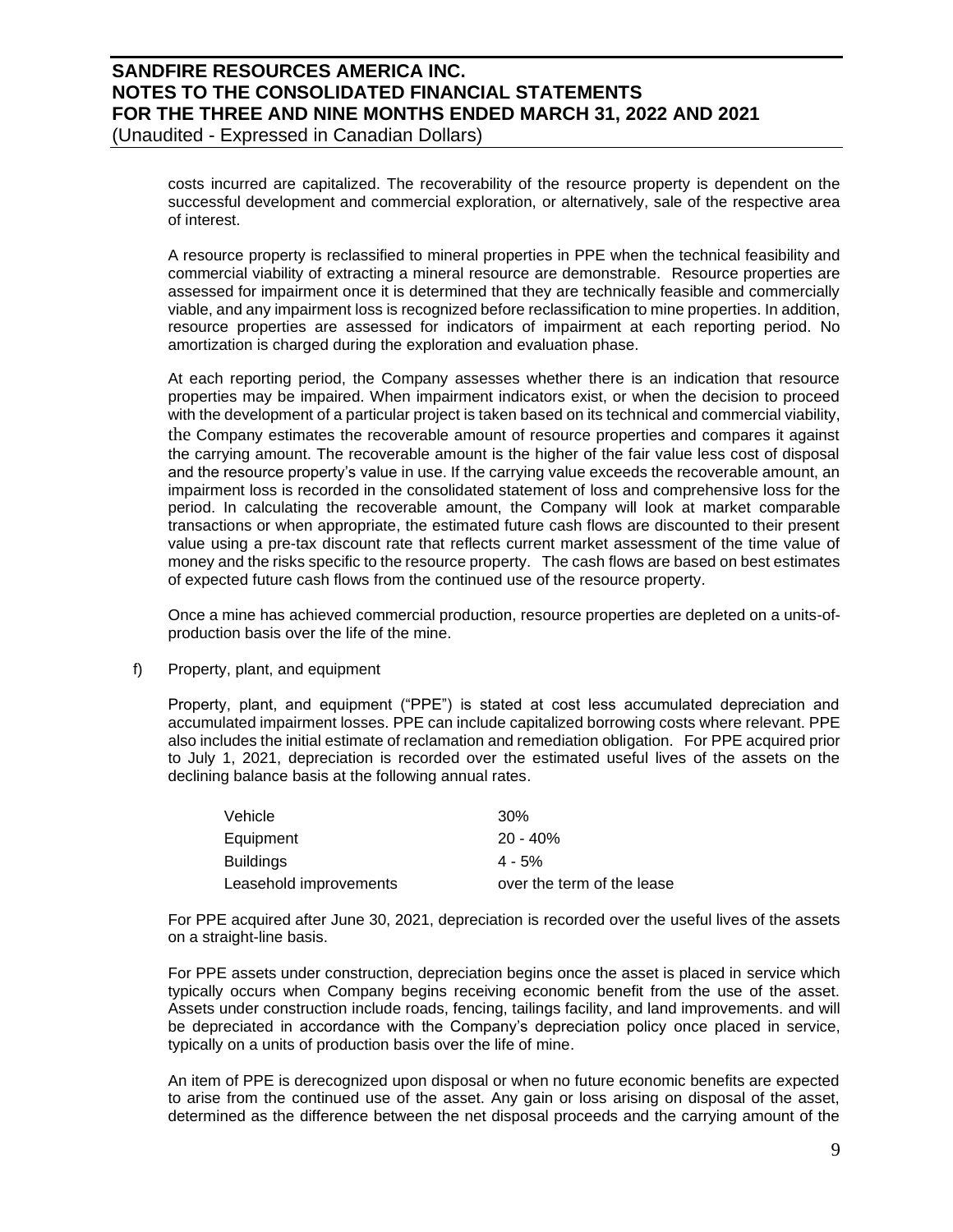(Unaudited - Expressed in Canadian Dollars)

asset, is recognized in the consolidated statement of loss and comprehensive loss. Where an item of PPE comprises major components with different useful lives, the components are accounted for as separate items of PPE. Expenditures incurred to replace a component of an item of PPE that is accounted for separately, including major inspection and overhaul expenditures are capitalized. The assets' residual values, useful lives, and methods of depreciation are reviewed at each financial year end, and adjusted prospectively, if appropriate.

### g) Foreign currency translation

The Company's consolidated financial statements are presented in Canadian dollars, which is also the Company's functional currency. Management determines the functional currency of each subsidiary based on factual indicators, and items included in the financial statements of each subsidiary are measured using that functional currency.

i) Transactions and balances

Transactions in foreign currencies are initially recorded by the Company and its subsidiary at their respective functional currency spot rates at the date the transaction first qualifies for recognition. Monetary assets and liabilities denominated in foreign currencies are retranslated at the functional currency spot rate of exchange at the reporting date. All differences arising on settlement or translation of monetary items are recognized in net loss before comprehensive loss except for monetary items that are designated as part of the Company's net investment of a foreign operation. These are recognized in other comprehensive income (loss) until the net investment is disposed, at which time the accumulated amount is reclassified to the statement of loss and comprehensive loss.

ii) The Company and its subsidiary

On consolidation the assets and liabilities of foreign operations are translated into Canadian dollars at the rate of exchange prevailing at the reporting date and their statement of loss and comprehensive loss are translated at exchange rates prevailing at the dates of the transactions. The exchange differences arising on translation for consolidation are recognised in other comprehensive income. On disposal of a foreign operation, the component of other comprehensive income relating to that particular foreign operation is recognised in the statement of loss and comprehensive loss.

h) Reclamation and remediation

The Company recognizes liabilities for statutory, contractual, constructive, or legal obligations, including those associated with the reclamation of property, plant and equipment, and of exploration and evaluation assets, when those obligations result from the acquisition, construction, development, or normal operation of the assets. Initially, a liability for rehabilitation obligation is recognized at its fair value in the period in which it is incurred if a reasonable estimate of cost can be made.

The Company records the present value of estimated future reclamation related cash flows as a liability, when incurred, and increases the carrying value of the related assets for that amount. The associated restoration costs are amortized over the expected useful life of the assets. At the end of each period, the liability is increased to reflect the passage of time (accretion expense) and changes in the estimated future cash flows underlying various estimates.

The Company recognizes its environmental liability when it can be reliably estimated. Environmental expenditures related to existing conditions resulting from past or current operations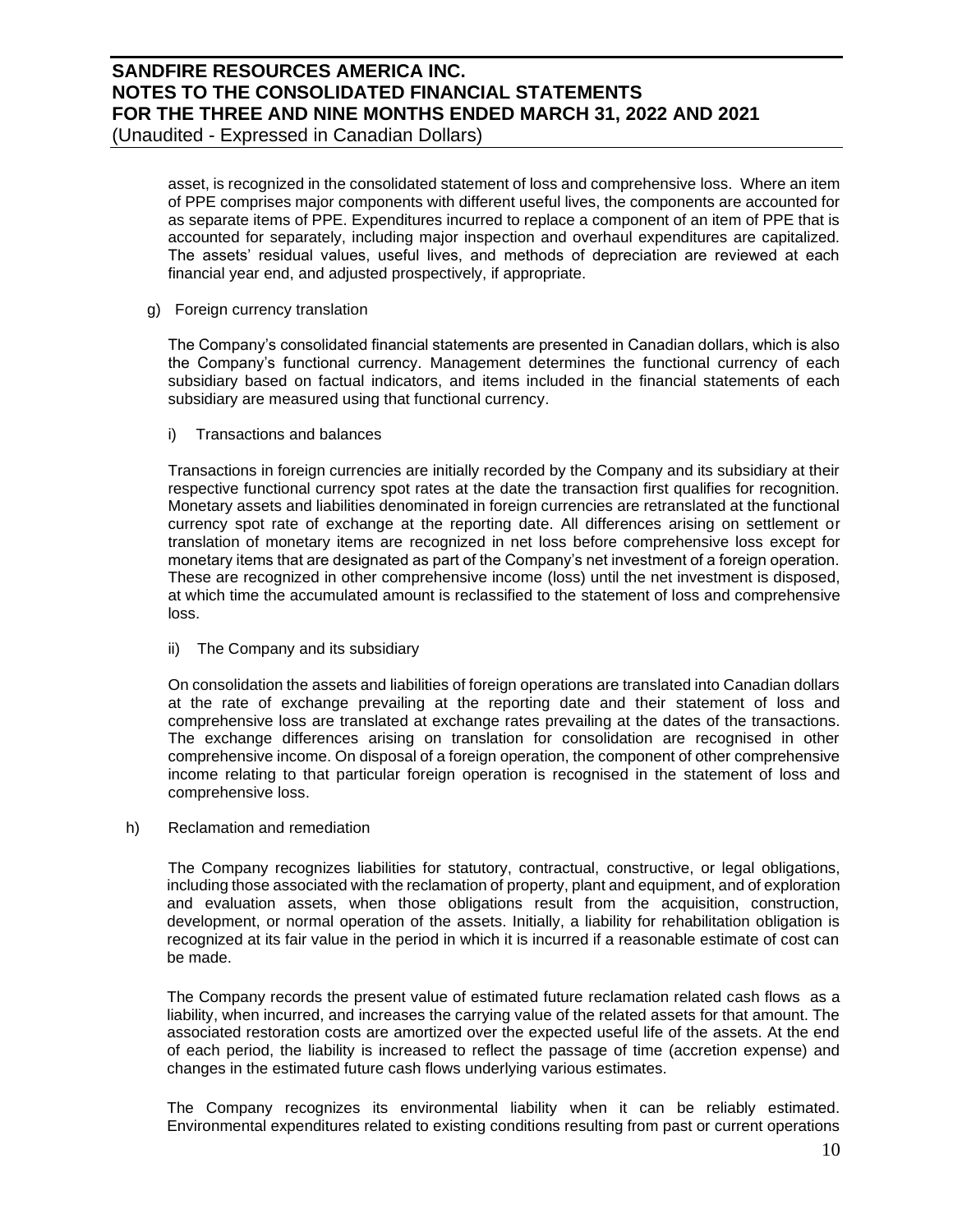and from which no current or future benefit is discernible are charged to the consolidated statement of loss and comprehensive loss.

i) Other provisions

Provisions are recognized for liabilities of uncertain timing or amounts that have arisen as a result of past transactions, including legal or constructive obligations. The provision is measured at the best estimate of the expenditure required to settle the obligation at the reporting date. The Company had no other provisions as at March 31, 2022 and June 30, 2021.

#### j) Share-based payments

Employees receive remuneration in the form of share-based payment transactions, whereby employees render services as consideration for equity instruments (equity-settled transactions). The cost of equity-settled transactions is recognized, together with a corresponding increase in the share-based payment reserves in equity, over the period in which the performance and/or service conditions are fulfilled. The cumulative expense recognized for equity-settled transactions at each reporting date until the vesting date reflects the extent to which the vesting period has expired and the Company's best estimate of the number of equity instruments that will ultimately vest. The expense or credit in statement of loss and comprehensive loss for a period represents the movement in cumulative expense recognized for the period. No expense is recognized for awards that do not ultimately vest because non-market performance and/or service conditions have not been met. Where awards include a market or non-vesting condition, the transactions are treated as vested irrespective of whether the market or non-vesting condition is satisfied, provided that all other performance and/or service conditions are satisfied.

When the terms of an equity-settled transaction award are modified, the minimum expense recognized is the expense as if the terms had not been modified if the original terms of the award are met. An additional expense is recognized for any modification that increases the total fair value of the share-based payment transaction or is otherwise beneficial to the employee as measured at the date of modification.

k) Loss per share

The Company presents basic and diluted loss per share data for its common shares, calculated by dividing the loss attributable to common shareholders of the Company by the weighted average number of common shares outstanding during the year. Diluted loss per share does not adjust the loss attributable to common shareholders or the weighted average number of common shares outstanding when the effect is anti‐dilutive.

### l) Income taxes

i) Current income tax

Current tax is the expected tax payable or receivable on the local taxable income or loss for the year, using local tax rates enacted or substantively enacted at the statement of financial position date and includes any adjustments to tax payable or receivable in respect of previous years.

### ii) Deferred tax

Deferred income taxes are recorded using the liability method whereby deferred tax is recognized in respect of temporary differences between the carrying amounts of assets and liabilities for financial reporting purposes and the amounts used for taxation purposes. Deferred tax is measured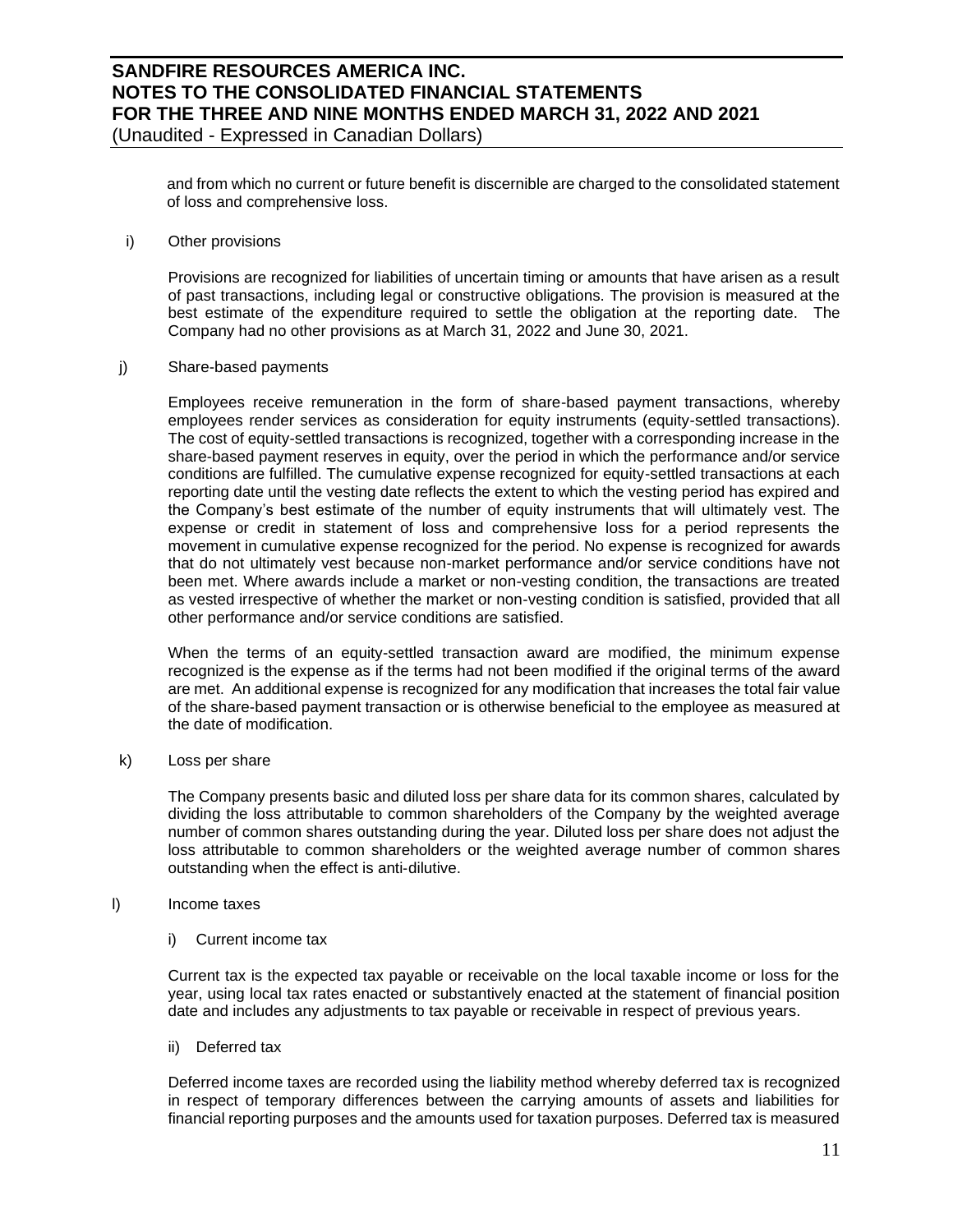(Unaudited - Expressed in Canadian Dollars)

at the tax rates that are expected to be applied to temporary differences when they reverse, based on the laws that have been enacted or substantively enacted by the statement of financial position date. Deferred tax is not recognized for temporary differences which arise on the initial recognition of goodwill, or assets or liabilities in a transaction that is not a business combination and that affects neither accounting, nor taxable profit or loss.

Deferred tax is not recognised for all temporary differences associated with investments in subsidiaries when the timing of the reversal of the temporary differences can be controlled and it is probable that the temporary differences will not reverse in the foreseeable future.

A deferred tax asset is recognized for unused tax losses, tax credits and deductible temporary differences, to the extent that it is probable that future taxable profits will be available against which they can be utilized. Deferred tax assets are reviewed at each reporting date and are reduced to the extent that it is no longer probable that the related tax benefit will be realized.

Unrecognised deferred tax assets are reassessed at each reporting date and are recognised to the extent that it has become probable that future taxable profits will allow the deferred tax asset to be recovered.

Deferred tax relating to items recognised outside profit or loss is recognised outside profit or loss. Deferred tax items are recognised in correlation to the underlying transaction either in other comprehensive income or directly in equity.

Deferred tax assets and deferred tax liabilities are offset if a legally enforceable right exists to set off current tax assets against current income tax liabilities and the deferred taxes relate to the same taxable entity and the same taxation authority.

### m) Financial instruments

A financial instrument is any contract that gives rise to a financial asset of one entity and a financial liability or equity instrument of another entity. All financial instruments are initially recorded at fair value, adjusted for directly attributable transaction costs. The Company determines each financial instrument's classification upon initial recognition. Measurement in subsequent periods depends on the financial instrument's classification.

### *Financial assets*

Financial assets are classified and measured at: fair value through profit and loss ("FVTPL"), fair value through other comprehensive income ("FVOCI") and amortized cost. Measurement and classification of financial assets is dependent on the Company's business model for managing the financial assets and the contractual cash flow characteristics of the financial asset i.e., whether cash flows will result from collecting contractual cash flows, selling the financial assets, or both.

### Financial assets at amortized cost

The Company measures financial assets at amortized cost if both of the following conditions: the financial asset is held with the objective to collect contractual cash flows; and the contractual terms of the financial asset give rise to cash flows that are solely payments of principal and interest ("SPPI"). This is referred to as the SPPI test. Financial assets at amortized cost are subsequently measured using the effective interest rate ("EIR") method and are subject to impairment. Interest received is recognized as part of finance income. Gains and losses are recognized when the asset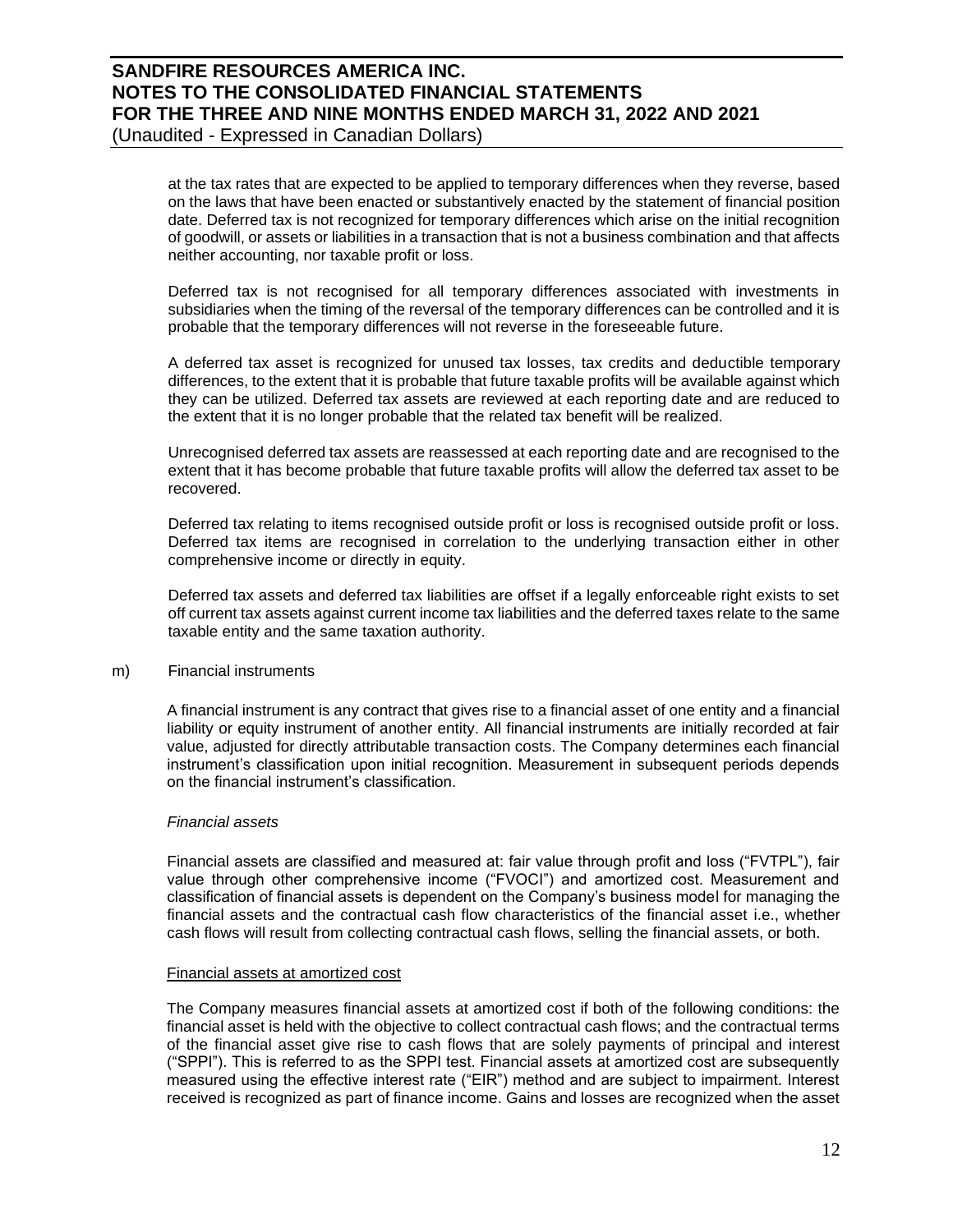## **SANDFIRE RESOURCES AMERICA INC. NOTES TO THE CONSOLIDATED FINANCIAL STATEMENTS FOR THE THREE AND NINE MONTHS ENDED MARCH 31, 2022 AND 2021** (Unaudited - Expressed in Canadian Dollars)

is derecognized, modified, or impaired. The Company's financial assets at amortized cost include cash and cash equivalents, reclamation bonds, and other assets.

### Financial assets at FVTPL

Financial assets at FVTPL include financial assets held for trading, financial assets designated upon initial recognition at FVTPL, or financial assets mandatorily required to be measured at fair value i.e., fail the SPPI test. Derivatives are classified as held for trading unless they are designated as effective hedging instruments. Financial assets at FVTPL are carried in the statement of financial position at fair value with net changes in fair value recognized in profit or loss. An embedded derivative will often make a financial asset fail the SPPI test thereby requiring the instrument to be measured at FVTPL in its entirety. The Company has no financial assets classified as FVTPL.

### Impairment

An expected credit loss ("ECL") impairment model applies which requires a loss allowance to be recognized based on ECLs. The estimated present value of future cash flows associated with the asset is determined and an impairment loss is recognized for the difference between this amount and the carrying amount as follows: the carrying amount of the asset is reduced to estimated present value of the future cash flows associated with the asset, discounted at the financial asset's original EIR, either directly or through the use of an allowance account and the resulting loss is recognized in profit or loss for the period. In a subsequent period, if the amount of the impairment loss related to financial assets measured at amortized cost decreases, the previously recognized impairment loss is reversed through profit or loss to the extent that the carrying amount of the investment at the date the impairment is reversed does not exceed what the amortized cost would have been had the impairment not been recognized.

### Financial assets at FVTPL or FVOCI

The Company has no financial assets classified as FVTPL or FVOCI.

## *Financial liabilities*

Financial liabilities are classified, at initial recognition, as financial liabilities at FVTPL, loans and borrowings, payables, or as derivatives designated as hedging instruments in an effective hedge, as appropriate.

### Loans and borrowings and payables

After initial recognition, interest-bearing loans and borrowings and trade and other payables are subsequently measured at amortized cost using the effective interest method ("EIR"). Gains and losses are recognized in profit or loss when the liabilities are derecognized, as well as through the EIR amortization process. Amortized cost is calculated by considering any discount or premium on acquisition and fees or costs that are an integral part of the EIR. The EIR amortization is included as finance costs in the statement of loss and comprehensive loss. Gains and losses are recognized when the financial liability is derecognized. The Company's financial liabilities at amortized cost include accounts payable and accrued liabilities and loans payable.

A financial liability is derecognized when the associated obligation is discharged or cancelled or expires. When an existing financial liability is replaced by another from the same lender on substantially different terms, or the terms of an existing liability are substantially modified, such an exchange or modification is treated as the derecognition of the original liability and the recognition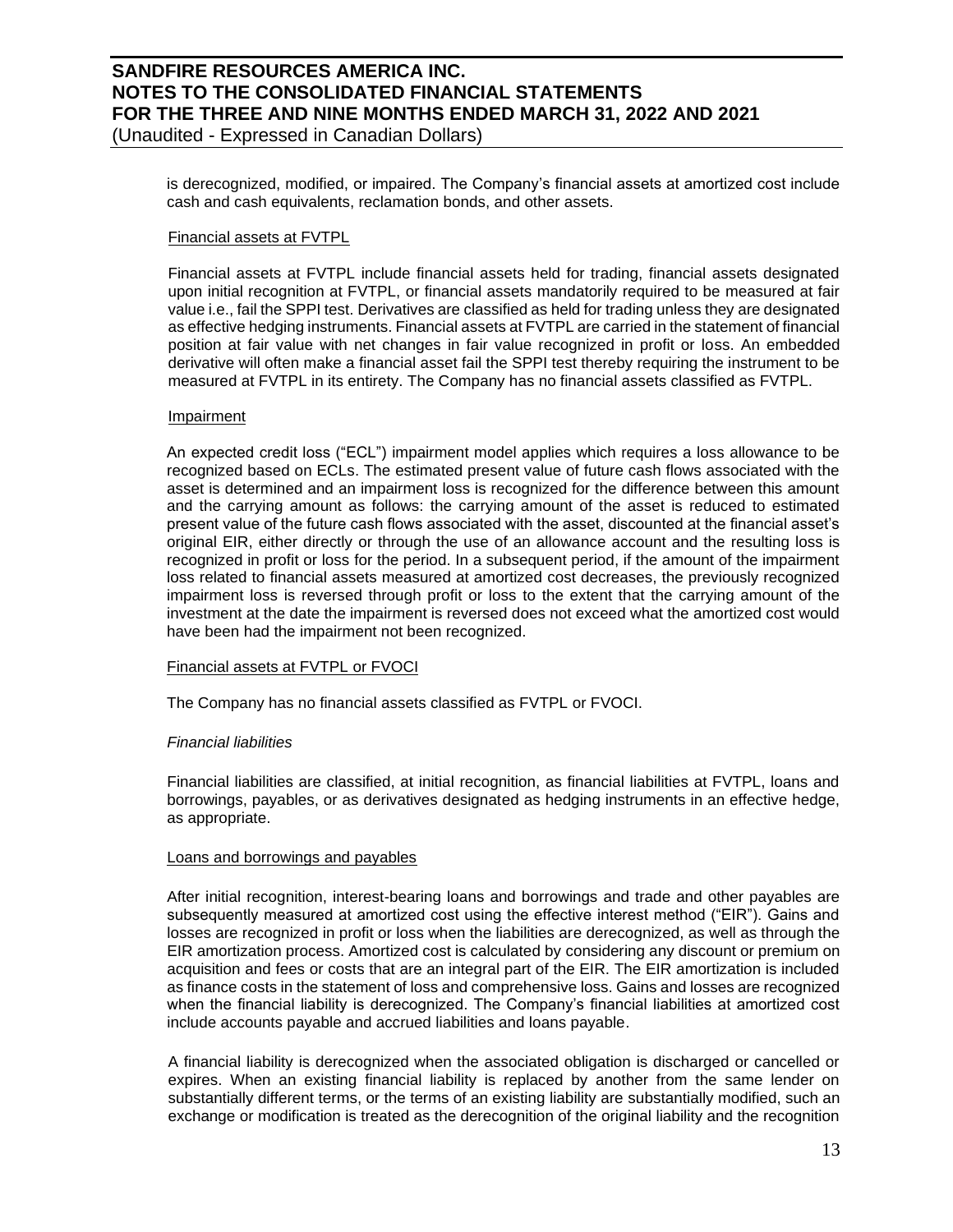(Unaudited - Expressed in Canadian Dollars)

of a new liability. The difference in the respective carrying amounts is recognized in the statement of loss and comprehensive loss.

Financial liabilities at FVTPL

The Company has no financial liabilities classified as FVTPL.

n) Fair value measurement

The Company discloses the fair value of financial instruments at each reporting date. Also, from time to time, the fair values of non-financial assets and liabilities are required to be determined, e.g., when the entity acquires a business, or where an entity measures the recoverable amount of an asset at fair value less costs of disposal ("FVLCD").

Fair value is the price that would be received to sell an asset or paid to transfer a liability in an orderly transaction in the principal (or most advantageous) market at the measurement date under current market conditions (an exit price) regardless of whether that price is directly observable or estimated.

### o) Leases

At inception of a contract, the Company assesses whether a contract is, or contains, a lease. A contract is, or contains, a lease if the contract conveys the right to control the use of an identified asset for a period of time in exchange for consideration. To assess whether a contract conveys the right to control the use of an identified asset, the Company assesses whether:

- The contract involves the use of an identified asset this may be specified explicitly or implicitly and should be physically distinct or represent substantially all of the capacity of a physically distinct asset. If the supplier has a substantive right, then the asset is not identified.
- The Company has the right to obtain substantially all the economic benefits from use of the asset throughout the period of use; and
- The Company has the right to direct the use of the asset. The Company has this right when it has the decision-making rights that are most relevant to changing how and for what purpose the asset is used. In rare cases where the decision about how and for what purposed the asset is used is predetermined, the Company has the right to direct the use of the asset if either:
	- The Company has the right to operate the asset; or
	- The Company designed the asset in a way that predetermines how and for what purpose it will be used.

At inception or on reassessment of a contract that contains a lease component, the Company allocates the consideration in the contract to each lease component based on their relative standalone prices.

The Company recognizes a right-to-use asset and a lease liability at the lease commencement date. The right-of-use asset is initially measured at cost, which comprises the initial amount of the lease liability adjusted for any lease payments made at or before the commencement date, plus any initial direct costs incurred and an estimate of costs to dismantle and remove the underlying asset or to restore the underlying asset or the site on which it is located, less any lease incentives received.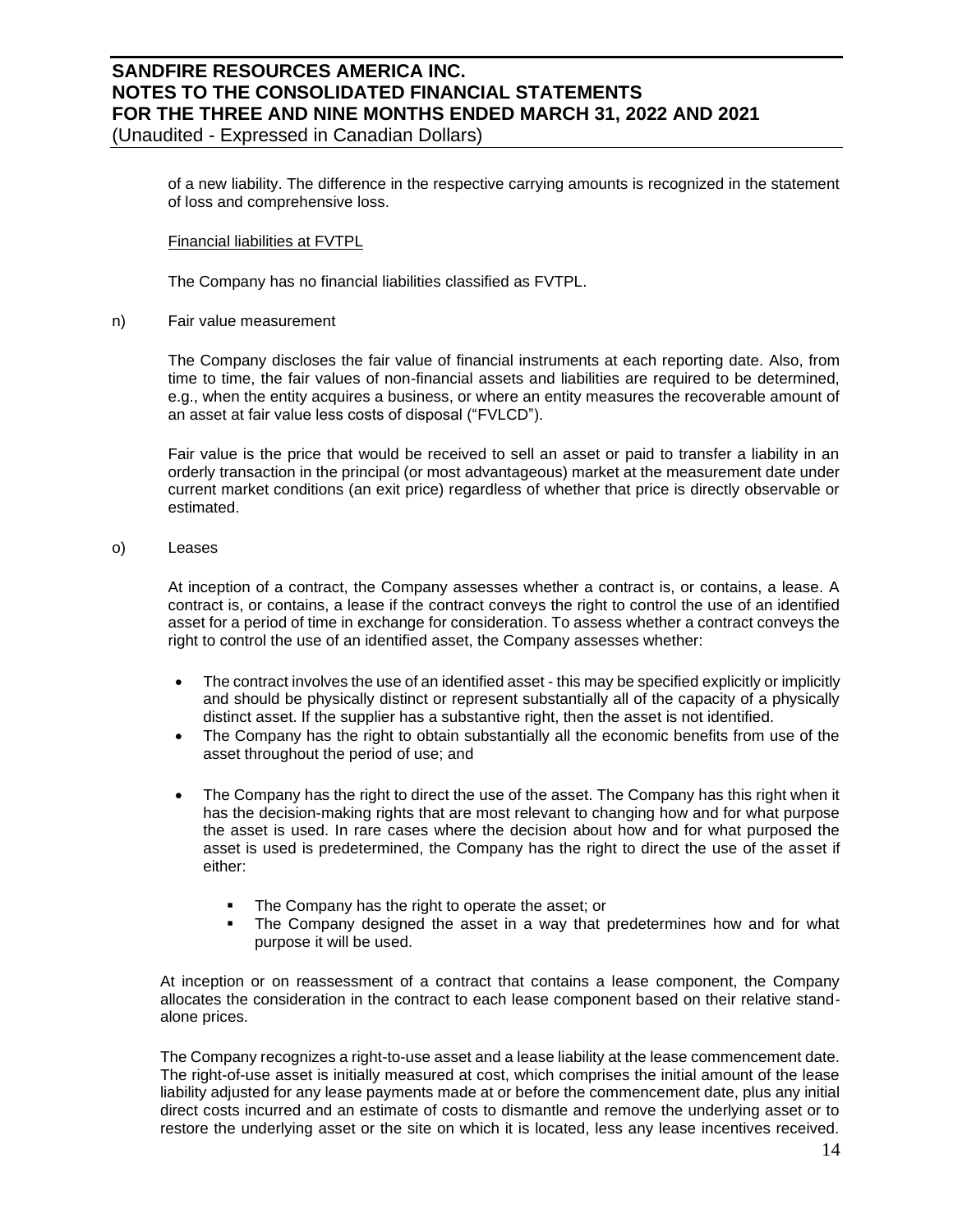(Unaudited - Expressed in Canadian Dollars)

The right-of-use asset is subsequently depreciated using the straight-line method from the commencement date to the earlier of the end of the useful life of the right-to-use asset or the end of the lease term. The estimated useful life of the right-to-use assets are determined on the same basis as those of property, plant, and equipment. In addition, the right-of-use asset is periodically reduced by impairment losses, if any, and adjusted for certain remeasurements of the lease liability.

The lease liability is initially measured at the present value of the lease payments that are not paid at the commencement date, discounted using the interest rate implicit in the lease or, if that rate cannot be readily determined, the Company's incremental borrowing rate. Lease payments included in the measurement of the lease liability comprise the following:

- fixed payments, including in-substance fixed payments.
- variable lease payments that depend on an index or a rate, initially measured using the index or rate at the commencement date.
- amounts expected to be payable under a residual value guarantee; and
- the exercise prices under a purchase price option that the Company is reasonably certain to exercise, lease payments in an optional renewal period if the Company is reasonably certain to exercise an extension option, and penalties for early termination of a lease unless the Company is reasonably certain not to terminate early.

The lease liability is measured at amortized cost using the effective interest rate method. It is remeasured when there is a change in future lease payments arising from a change in an index or rate, if there is a change in the Company's estimate of the amount expected to be payable under a residual value guarantee, or if the Company changes its assessment of whether it will exercise a purchase, extension, or termination option. When the lease liability is remeasured in this way, a corresponding adjustment is made to the carrying amount of the right-of-use asset or is recorded in profit or loss if the carrying amount of the right-of-use asset has been reduced to zero.

The Company has elected not to recognize right-of-use assets and lease liabilities for short-term leases of machinery that have a lease term of 12 months or less and leases of low-value assets. The Company recognizes the lease payments associated with these leases as an expense on a straight-line basis over the lease term.

## 3. SIGNIFICANT ACCOUNTING ESTIMATES AND JUDGMENTS

The preparation of these consolidated financial statements involves the use of judgments and estimates and from assumptions that affect the reported amounts of assets and liabilities and disclosure of contingent assets and liabilities at the date of the financial statements and the reported amount of revenues and expenses during the reporting period. These judgements and estimates are based on management's best knowledge of the relevant facts and circumstances at the time, having regard to prior experience, and are continually reviewed and evaluated. Estimates are inherently uncertain and actual results may differ from the amounts included in the financial statements. Revisions to the estimates and assumptions are recognized in the period in which the estimates are revised and in future periods.

### Impairment of resource properties

Determining if there are any facts and circumstances indicating impairment loss on resource properties is a subjective process involving judgment and a number of estimates and interpretations in many cases. Determining whether to test for impairment of resource properties requires management's judgment, among others, regarding the following: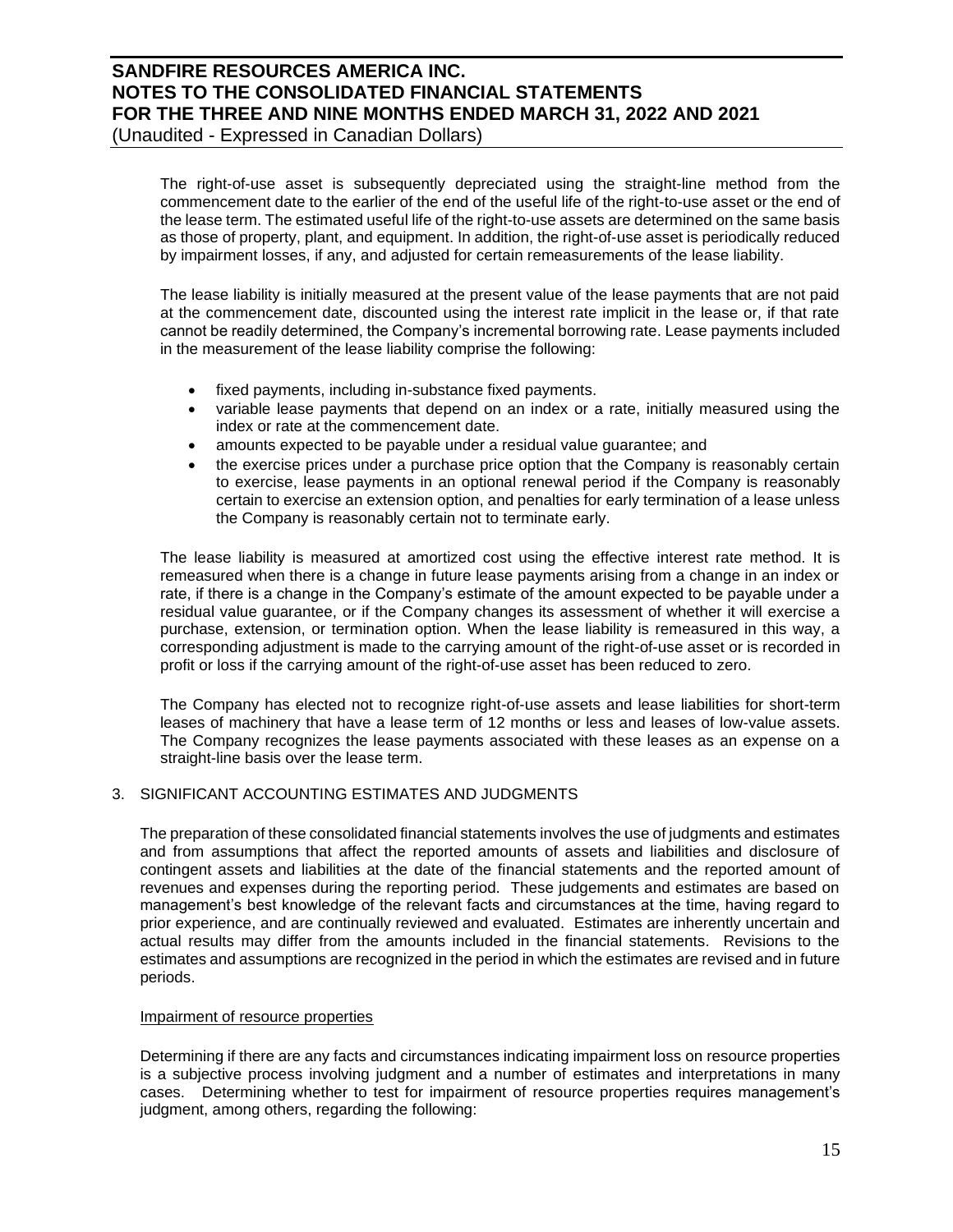(Unaudited - Expressed in Canadian Dollars)

- the period for which the Company has the right to explore in the specific area has expired during the period or will expire in the near future and is not expected to be renewed.
- substantive expenditure on further exploration for and evaluation of mineral resources in the specific area is neither budgeted nor planned.
- exploration for and evaluation of mineral resources in the specific area have not led to the discovery of commercially viable quantities of mineral resources and the Company has decided to discontinue such activities in the specific area; and
- sufficient data exist to indicate that, although a development in the specific area is likely to proceed, the carrying amount of the asset is unlikely to be recovered in full from successful development or by sale.

Impairment assessments for resource properties require the use of estimates and assumptions such as long-term commodity prices (considering current and historical prices, price trends and related factors), discount rates, operating costs, future capital requirements, closure and rehabilitation costs, exploration potential, and resources. These estimates and assumptions are subject to risk and uncertainty. Therefore, there is a possibility that changes in circumstances will impact these projections, which may impact the recoverable amount of assets. In such circumstances, some or all of the carrying amount of the assets may be further impaired or the impairment charge reduced with the impact recognized in the consolidated statement of operations and other comprehensive income.

These assumptions and estimates are subject to change if new information becomes available. Actual results with respect to impairment losses could differ in such a situation and significant adjustments to the Company's earnings may occur in future periods.

### Impairment of PPE

Determining if there are any facts and circumstances indicating impairment loss on PPE is a subjective process involving judgment and a number of estimates and interpretations in many cases. Impairment exists when the carrying value of PPE exceeds its recoverable amount, which is the higher of its fair value less costs of disposal and its value in use. The fair value less costs of disposal calculation is based on available data from binding sales transactions, conducted at arm's length, for similar assets or observable market prices less incremental costs of disposing of the asset. The value in use calculation is based on a discounted cash flow model. The recoverable amount is sensitive to the discount rate used for the model as well as the expected future cash-inflows and the growth rate used for extrapolation purposes. These assumptions and estimates are subject to change if new information becomes available. Actual results with respect to impairment losses could differ in such a situation and significant adjustments to the Company's earnings may occur in future periods.

### Determination of technical feasibility and commercial viability of extracting a resource property

The application of the Company's accounting policy for exploration and evaluation assets requires determining when technical feasibility and commercial viability have been demonstrated involves significant judgement, particularly in relation to projects where feasibility assessment may be ongoing over an extended period of time.

In making this determination, management assesses whether a final investment decision has been approved by the Company's board of directors which is an indication that technical feasibility and commercial viability of a project. Absent this approval, other factors are considered, such as the booking of significant quantities of commercial reserves, approval of budgeted expenditure to commence commercial development activities or the actual commencement of expenditure on development activities. As at September 30, 2021, the Company has determined that they are in the exploration and evaluation stage as they are awaiting the resolution of the legal challenge against the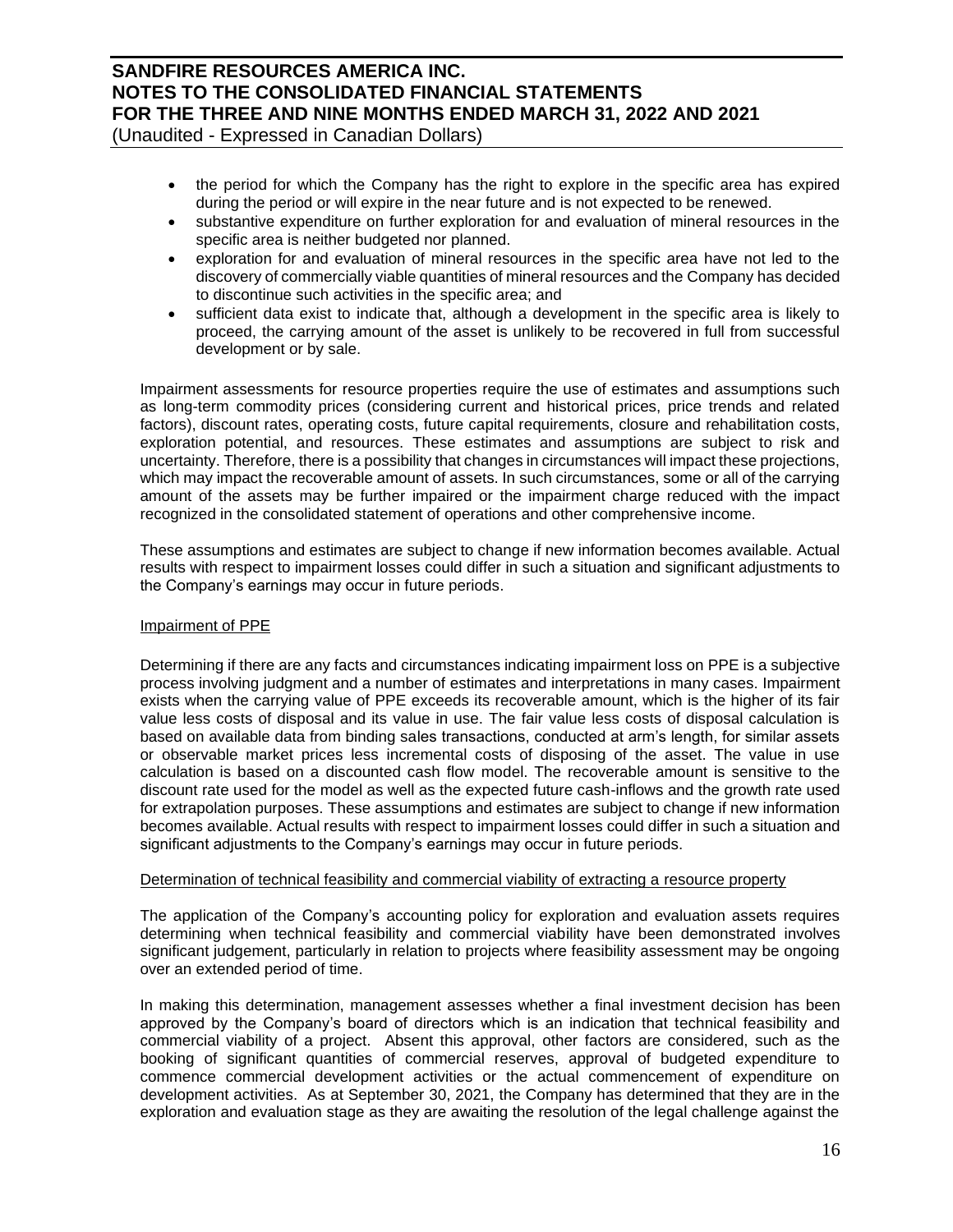## **SANDFIRE RESOURCES AMERICA INC. NOTES TO THE CONSOLIDATED FINANCIAL STATEMENTS FOR THE THREE AND NINE MONTHS ENDED MARCH 31, 2022 AND 2021** (Unaudited - Expressed in Canadian Dollars)

MT DEQ decision to issue the ROD for the approval of the mine and the objections to the water permit

application as discussed below. As such, the board has also not approved a final investment decision.

### Accrual of reclamation and remediation costs

In determining accrued reclamation and remediation costs, the calculation of discounted cash flows includes various factors that require estimates and judgments including the extent and costs of reclamation and remediation activities, technological changes, regulatory changes, cost increases as compared to the inflation rates, and changes in discount rates. The accrued reclamation and remediation costs are subsequently accreted to its full value over time through charges to the Consolidated Statements of Loss and Comprehensive Loss. The ultimate magnitude of these costs is uncertain, and cost estimates can vary in response to many factors including changes to the relevant legal requirements, whether closure plans achieve intended reclamation goals, and the emergence of new restoration techniques or experience. The expected timing of expenditures can also change. As a result, there could be significant adjustments to the provision for rehabilitations, which would affect future financial results.

## 4. ACCOUNTING STANDARDS ISSUED BUT NOT YET EFFECTIVE

Standards issued, but not yet effective, up to the date of issuance of the Company's financial statements are listed below. This listing of standards and interpretations issued are those that the Company reasonably expects to have an impact on disclosures, financial position or performance when applied at a future date. The Company intends to adopt these standards when they become effective. New accounting standard effective for annual periods on or after July 1, 2021:

*Property, Plant and Equipment: Proceeds before Intended Use – Amendments to International Accounting Standards Board ("IAS") 16*: The amendment prohibits entities from deducting from the cost of an item of property, plant and equipment (PPE), any proceeds of the sale of items produced while bringing that asset to the location and condition necessary for it to be capable of operating in the manner intended by management. Instead, an entity recognizes the proceeds from selling such items, and the costs of producing those items, in profit or loss. The amendment must be applied retrospectively only to items of PPE made available for use on or after the beginning of the earliest period presented when the entity first applies the amendment. This amendment is effective for the Company on July 1, 2022. The Company does not believe that adoption of this standard would have a significant impact on its financial statements.

*Reference to the Conceptual Framework – Amendments to IFRS 3*: The amendments add an exception to the recognition principle of IFRS 3 to avoid the issue of potential 'day 2' gains or losses arising for liabilities and contingent liabilities that would be within the scope of IAS 37 Provisions, Contingent Liabilities and Contingent Assets or IFRIC 21 Levies, if incurred separately. The exception requires entities to apply the criteria in IAS 37 or IFRIC 21, respectively, instead of the Conceptual Framework, to determine whether a present obligation exists at the acquisition date. At the same time, the amendments add a new paragraph to IFRS 3 to clarify that contingent assets do not qualify for recognition at the acquisition date. The Company will apply these provisions prospectively beginning July 1, 2022 as permitted by the amendment. The Company does not believe that adoption of this standard would have a significant impact on its financial statements.

*Classification of Liabilities as Current or Non-current - Amendments to IAS 1*: The amendments specify the requirements for classifying liabilities as current or non-current. The amendment clarify 1) what is meant by the right to defer settlement; 2) that a right to defer must exist at the end of the reporting periods; 3) that classification is unaffected by the likelihood that an entity will exercise its deferral right; and 4) that only if an embedded derivative in a convertible liability is itself an equity instrument, would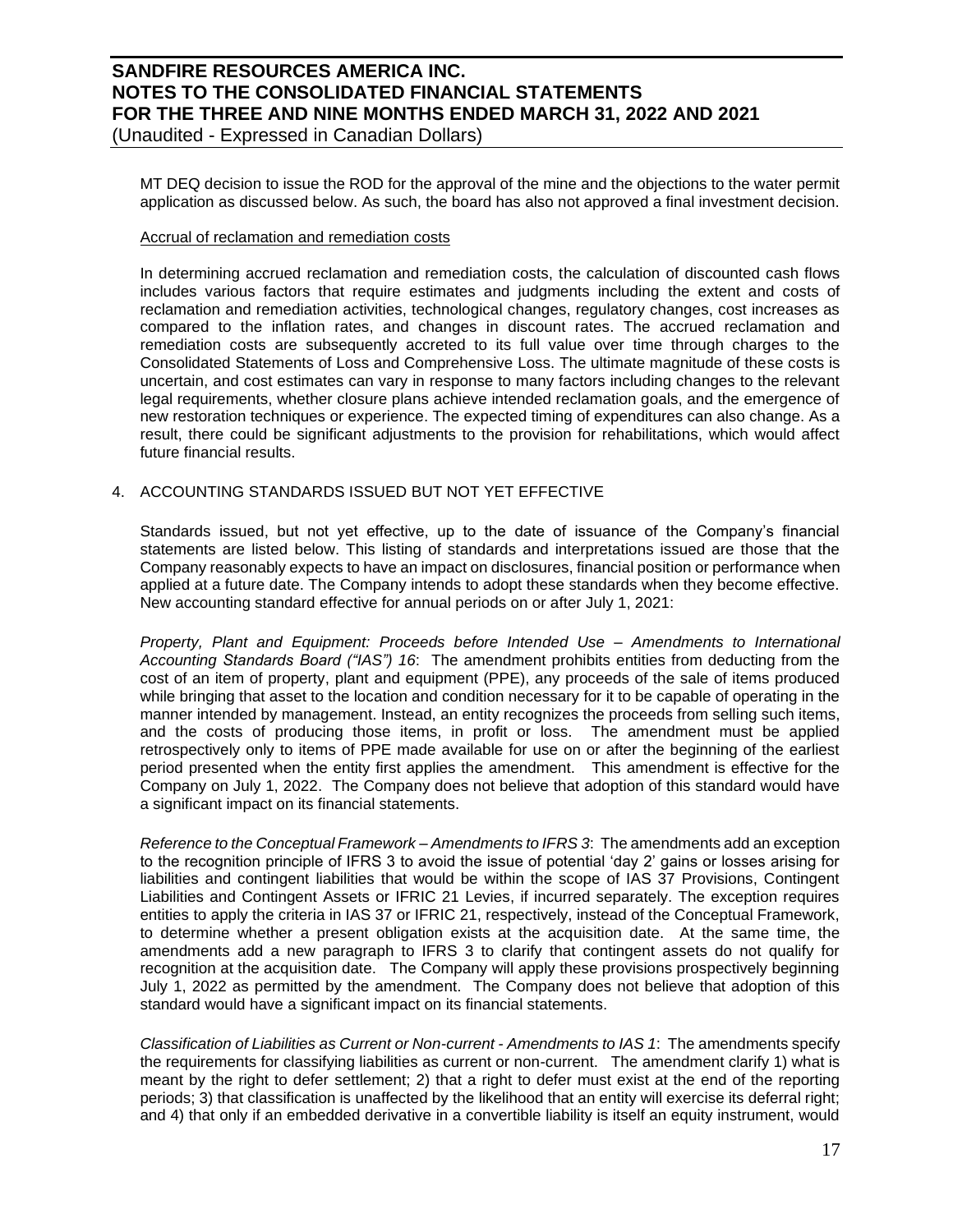(Unaudited - Expressed in Canadian Dollars)

the terms of a liability not impact its classification. These amendments are effective for the Company on July 1, 2023. The Company does not believe that adoption of this standard would have a significant impact on its financial statements.

*Definition of Accounting Estimates - Amendments to IAS 8*: The amendments clarify the distinction between changes in accounting estimates and changes in accounting policies and the correction of errors. Also, they clarify how entities use measurement techniques and inputs to develop accounting estimates. The Company will apply these provisions prospectively beginning July 1, 2023 as permitted by the amendment. The Company does not believe that adoption of this standard would have a significant impact on its financial statements.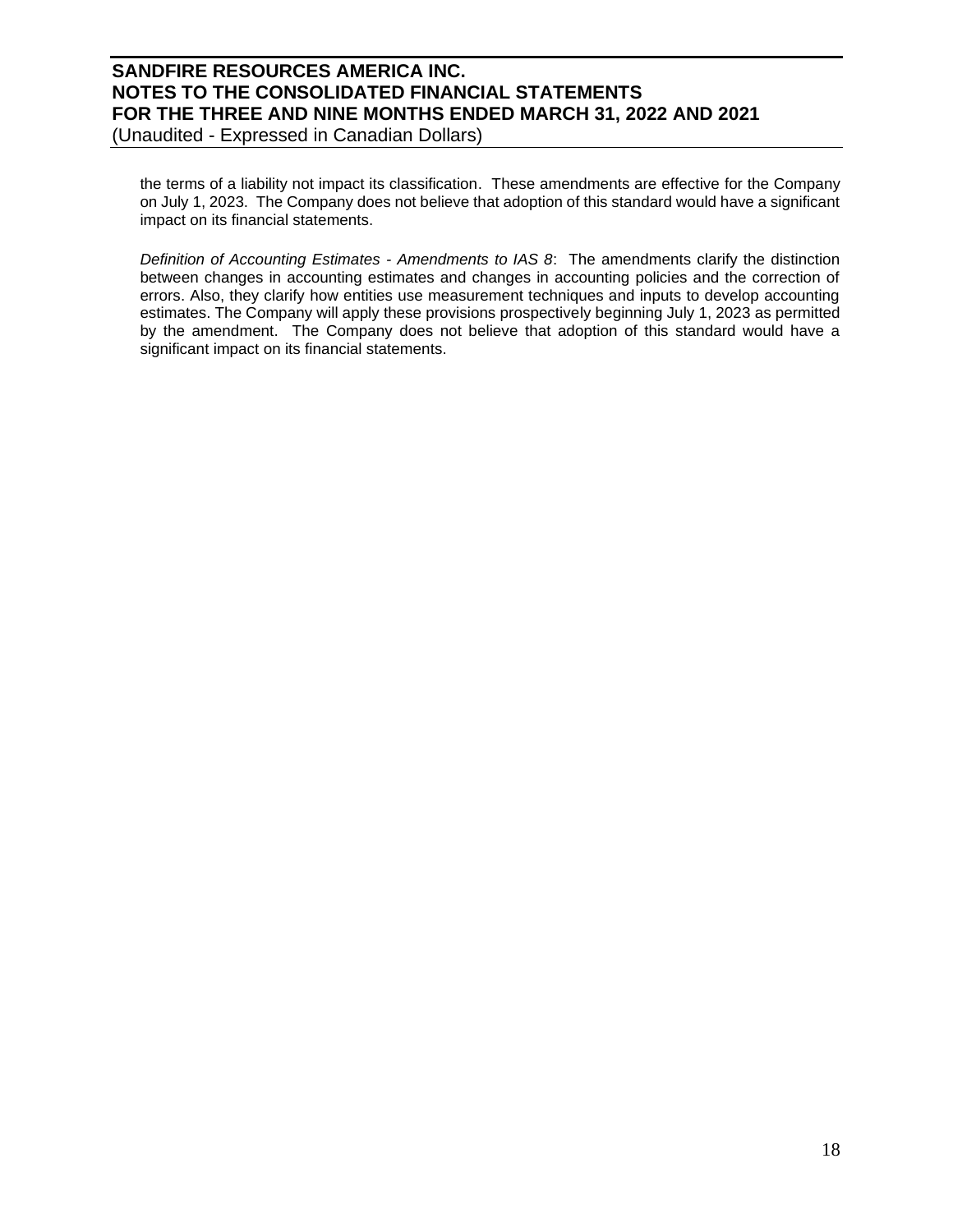(Unaudited - Expressed in Canadian Dollars)

## 5. PROPERTY, PLANT, AND EQUIPMENT

|                                            |           |           |                  | Leasehold         | Assets                |               |               |
|--------------------------------------------|-----------|-----------|------------------|-------------------|-----------------------|---------------|---------------|
| Cost                                       | Equipment | Vehicle   | <b>Buildings</b> | Improve-<br>ments | Under<br>Construction | Land          | Total         |
| As of June 30,<br>2020                     | \$318,879 | \$203,594 | \$1,284,865      | \$267,287         | 401,476<br>\$         | \$183,664     | \$2,659,765   |
| Additions                                  | 44,105    | 73,689    | 6,221            |                   | 5,943,628             | 99,385        | 6,167,028     |
| Reclamation and<br>remediation asset       |           |           |                  |                   | 2,421,324             |               | 2,421,324     |
| <b>Transfers</b>                           |           |           | 155,105          |                   | (155, 105)            |               |               |
| Currency<br>translations                   | (18, 694) | (17, 556) | (110, 799)       | (23,049)          | (245, 926)            | (15, 838)     | (431, 862)    |
| As of June 30,<br>2021                     | 344,290   | 259,727   | 1,335,392        | 244,238           | 8,365,397             | 267,211       | 10,816,255    |
| Additions                                  | 71,275    | 126,542   | 42,697           |                   | 101,142               | 1,075,595     | 1,417,251     |
| Transfers<br>Recission of Bar Z            |           |           | 68,357           |                   | (104, 797)            | 36,440        |               |
| land purchase<br>(See Note 11)<br>Currency |           |           |                  |                   |                       | (1, 175, 611) | (1, 175, 611) |
| translations                               | 1,536     | 1,648     | 8,472            | 1,549             | 52,850                | 1,695         | 67,750        |
| As of March 31,<br>2022                    | \$417,101 | \$387,917 | \$1,454,918      | \$245,787         | \$8,414,592           | \$205,330     | \$11,125,645  |
| <b>Accumulated</b><br>Depreciation         |           |           |                  |                   |                       |               |               |
| As of June 30,<br>2020                     | \$151,890 | \$82,111  | \$162,474        | \$63,557          | \$                    | \$            | \$460,032     |
| <b>Additions</b>                           | 31,673    | 40,143    | 120,835          | 39,858            |                       |               | 232,509       |
| Currency<br>translations                   | (5, 274)  | (8, 324)  | (17, 959)        | (6, 715)          |                       |               | (38, 272)     |
| As of June 30,<br>2021                     | 178,289   | 113,930   | 265,350          | 96,700            |                       |               | 654,269       |
| Additions                                  | 23,120    | 38,004    | 82,434           | 16,715            |                       |               | 160,273       |
| Currency<br>translations                   | 266       | 358       | 666              | 454               |                       |               | 1,744         |
| As of March 31,<br>2022                    | \$201,675 | \$152,292 | \$348,450        | \$113,869         | \$                    | \$            | \$816,286     |
| Net book value                             |           |           |                  |                   |                       |               |               |
| As of June 30,<br>2020<br>As of June 30,   | \$166,989 | \$121,483 | \$1,122,391      | \$203,730         | 401,476<br>\$         | \$<br>183,664 | \$2,199,733   |
| 2021                                       | \$166,001 | \$145,797 | \$1,070,042      | \$147,538         | \$8,365,397           | \$<br>267,211 | \$10,161,986  |
| As of March 31,<br>2022                    | \$215,426 | \$235,627 | \$1,106,468      | \$131,918         | \$8,141,592           | \$ 205,330    | \$10,309,359  |

At March 31, 2022, assets under construction consist of roads, pit, land improvements, fencing, and reclamation and remediation asset. These assets will be placed in service once mining and milling of the property begins.

## 6. RIGHT TO USE ASSETS AND LEASE LIABILITIES

The Company has lease contracts for various offices, houses, and vehicles. It does not have any subleases. As at March 31, 2022, one office building lease has a remaining life of 5.8 years and a remaining lease term of nine months. The lease liabilities were determined using an effective interest rate of 5%.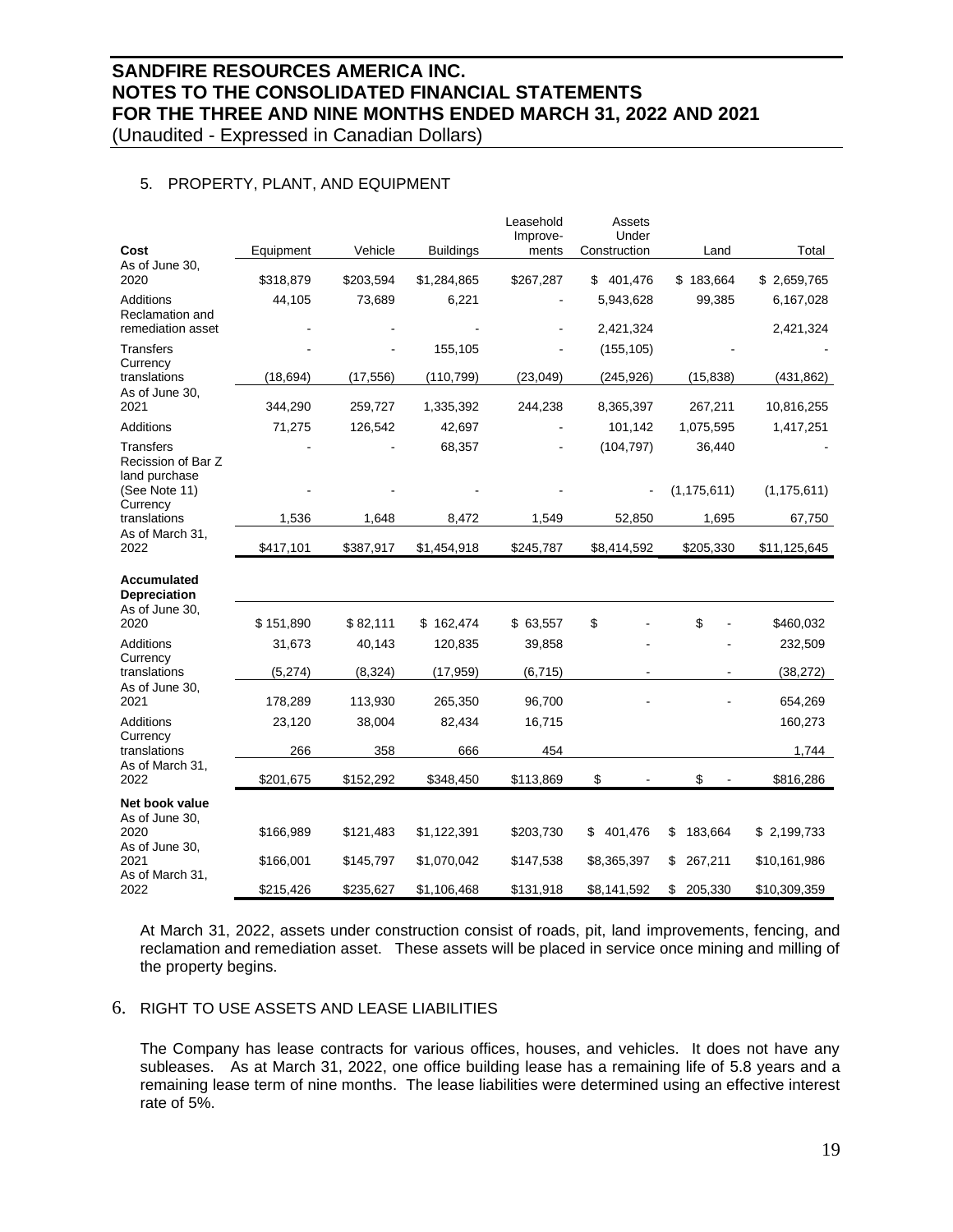(Unaudited - Expressed in Canadian Dollars)

|                                | <b>Office</b>   |                |               |           |
|--------------------------------|-----------------|----------------|---------------|-----------|
| <b>Right to Use Assets</b>     | <b>Building</b> | <b>Vehicle</b> | <b>Houses</b> | Total     |
| As of June 30, 2020            | \$134,713       | \$<br>1,230    | \$.<br>25,323 | \$161,266 |
| Contracts identified as leases | 14,462          |                | 19,048        | 33,510    |
| Impact of lease modifications  |                 |                | 13,719        | 13,719    |
| Depreciation                   | (19, 123)       | (1, 160)       | (22, 547)     | (42, 830) |
| <b>Currency translations</b>   | (11, 021)       | (70)           | 719           | (10, 372) |
| As of June 30, 2021            | 119,031         |                | 36,262        | 155,293   |
| Depreciation                   | (16, 347)       |                | (18, 436)     | (34, 784) |
| <b>Currency translations</b>   | 936             |                | 413           | 1,348     |
| As of March 31, 2022           | \$103,620       | \$             | \$18,239      | \$121,858 |
| <b>Lease Liabilities</b>       |                 |                |               |           |
| As of June 30, 2020            | \$128,949       | \$1,311        | 26,409<br>\$  | \$156,669 |
| Contracts identified as leases | 14,462          |                | 19,048        | 33,510    |
| Impact of lease modifications  |                 |                | 13,719        | 13,719    |
| Payments                       | (23, 450)       | (1,251)        | (21, 377)     | (46,078)  |
| Interest expense               | 6,549           | 14             | 1,530         | 8,093     |
| <b>Currency translations</b>   | (10, 540)       | (74)           | (2,086)       | (12,700)  |
| As of June 30, 2021            | 115,970         |                | 37,243        | 153,213   |
| Payments                       | (24, 334)       |                | (20, 804)     | (45, 138) |
| Interest expense               | 3,982           |                | 965           | 4,947     |
| Currency translations          | 942             |                | 431           | 1,373     |
| As of March 31, 2022           | 96,560          |                | 17,835        | 114,395   |
| Current portion                | (11,462)        |                | (17,835)      | (29,297)  |
| Long-term portion              | \$85,098        | \$             | \$            | \$85,098  |

At March 31, 2022, the total of future minimum lease payments under the leases are as follows:

| \$42,579<br>53.925 | From April 1, 2022 to March 31, 2022<br>From April 1, 2023 to March 31, 2025 |
|--------------------|------------------------------------------------------------------------------|
| 35.950             | From April 1, 2026 to January 1, 2028                                        |
| \$132,454          | Total                                                                        |

## 7. RESOURCE PROPERTIES AND EXPLORATION AND EVALUATION COSTS

Additions to resource properties during the nine months ended March 31, 2022 and the year ended June 30, 2021 were as follows:

|                                  |    | March 31,<br>2022 |   | <b>June 30.</b><br>2021 |
|----------------------------------|----|-------------------|---|-------------------------|
| Beginning balance                | S  | 6,974,172         | S | 6.727.449               |
| Acquisition costs for the period |    | 312.340           |   | 838.461                 |
| <b>Currency translation</b>      |    | 40.219            |   | (591, 738)              |
| Ending balance                   | S. | 7,326,731         |   | 6,974,172               |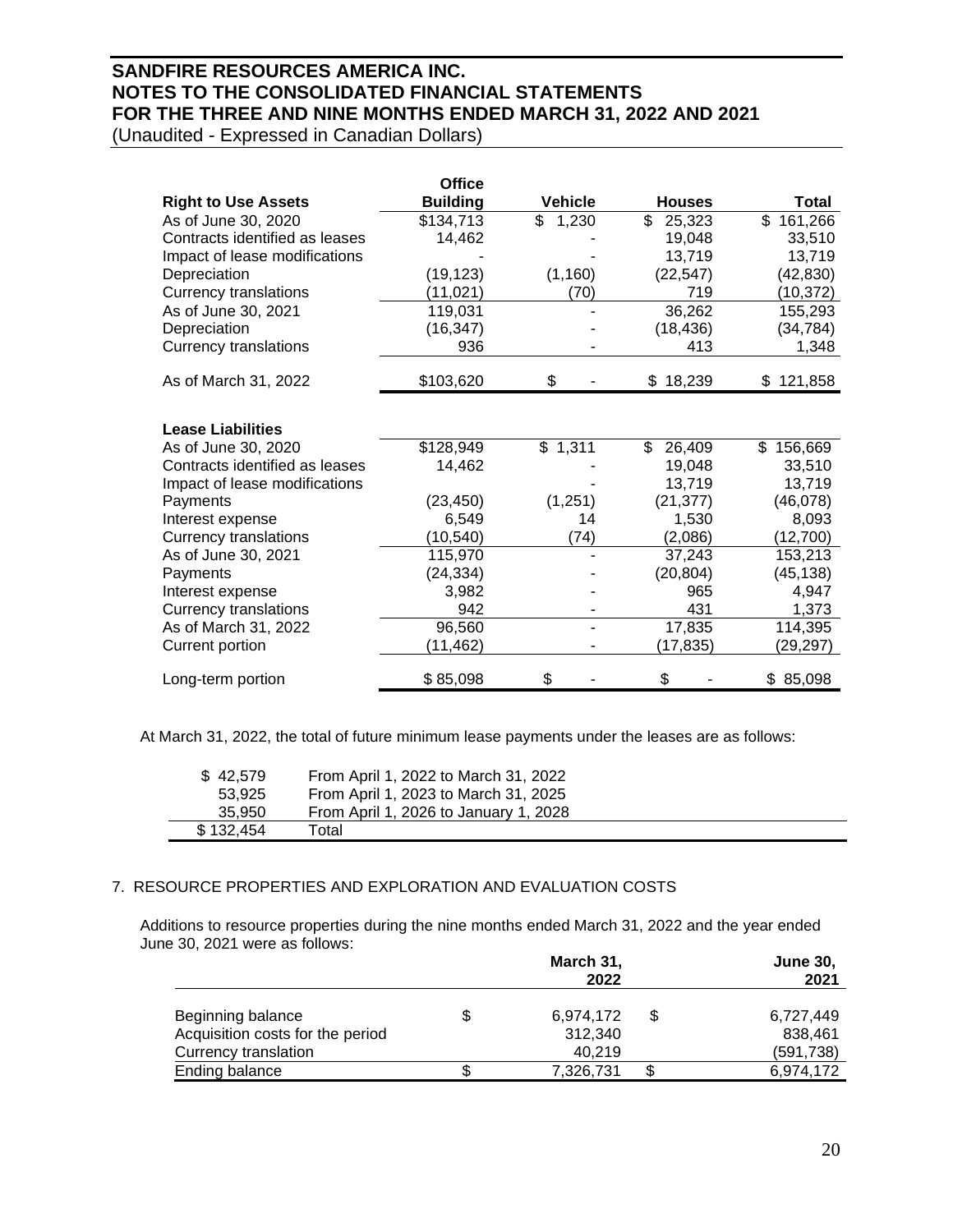(Unaudited - Expressed in Canadian Dollars)

Exploration and evaluation costs incurred during the nine months ended March 21, 2022 and 2021 were as follows:

|                               | 2022             | 2021            |
|-------------------------------|------------------|-----------------|
| Labor and short term benefits | \$<br>2,863,251  | \$<br>1,272,096 |
| Contractors and consultants   | 1,275,544        | 611,346         |
| Evaluation                    | 718.644          |                 |
| Permitting                    | 650,175          | 697,259         |
| Drilling                      | 6,998,659        | 170,646         |
| Metallurgy/Assays             | 315,338          | 149,357         |
| Public relations              | 407,571          | 201,710         |
| <b>Supplies</b>               | 127,637          | 31,950          |
| Project travel                | 48.835           | 8,889           |
| Rents and storage             | 99,722           | 33,841          |
| Other                         | 89,889           | 50,504          |
| Total                         | \$<br>13.595.265 | \$<br>3.227.598 |

### **i) Black Butte Copper 2010 Leases**

On May 2, 2010, the Company, through its wholly-owned subsidiary, TMI, entered into mining lease agreements and a surface use agreement (collectively, the "Black Butte Agreements") with the owners of the Black Butte copper-cobalt-silver property in central Montana, United States. This portion of the Black Butte property consists of approximately 7,684 acres of fee-simple lands and 4,541 acres in 239 Federal unpatented lode mining claims in central Montana.

The Black Butte Agreements, as amended, provide the Company, through TMI, with exclusive use and occupancy of any part of the property that is necessary for exploration and mining activities for an initial term of 30 years, which can be extended by the Company for additional periods of 10 years by giving prior notice within the time specified in the agreements. The Black Butte Agreements also provide for surface lease payments and advance minimum royalty payments to be paid to the lessors, in total of approximately US\$12,400,000 in cash (schedule Payments 1), and a Net Smelter Returns ("NSR") royalty of 5% after commencement of commercial production, if any. At any time after completion of a feasibility study, the Company has the right to buydown the maximum 5% NSR to 2% by making payments to the lessors in total of US\$10,000,000.

The following is a schedule of payments, translated to Canadian dollars, as at March 31, 2022. The schedule reflects adjustments to payments for the transfer of certain resource properties rights to the Company after March 31, 2022 as described above.

### **Payments 1**

| \$5,015,626 Total paid from May 2, 2010 to May 2, 2021                    |
|---------------------------------------------------------------------------|
| 10,426,114 \$548,743 annually on May 2 <sup>nd</sup> , from 2022 to 2040  |
| \$15,441,740 Total lease payments, excluding buydown of NSR royalty of 5% |

## **ii) Black Butte Copper 2011 Leases**

In June 2011, the Company, through its subsidiary, staked additional 286 claims on federal lands and entered into mining lease agreements. The additional mining lease agreements were entered under similar terms as the Black Butte Agreements as described above. The Company was granted the sole and exclusive use and occupancy of any part of the property that is necessary for exploration and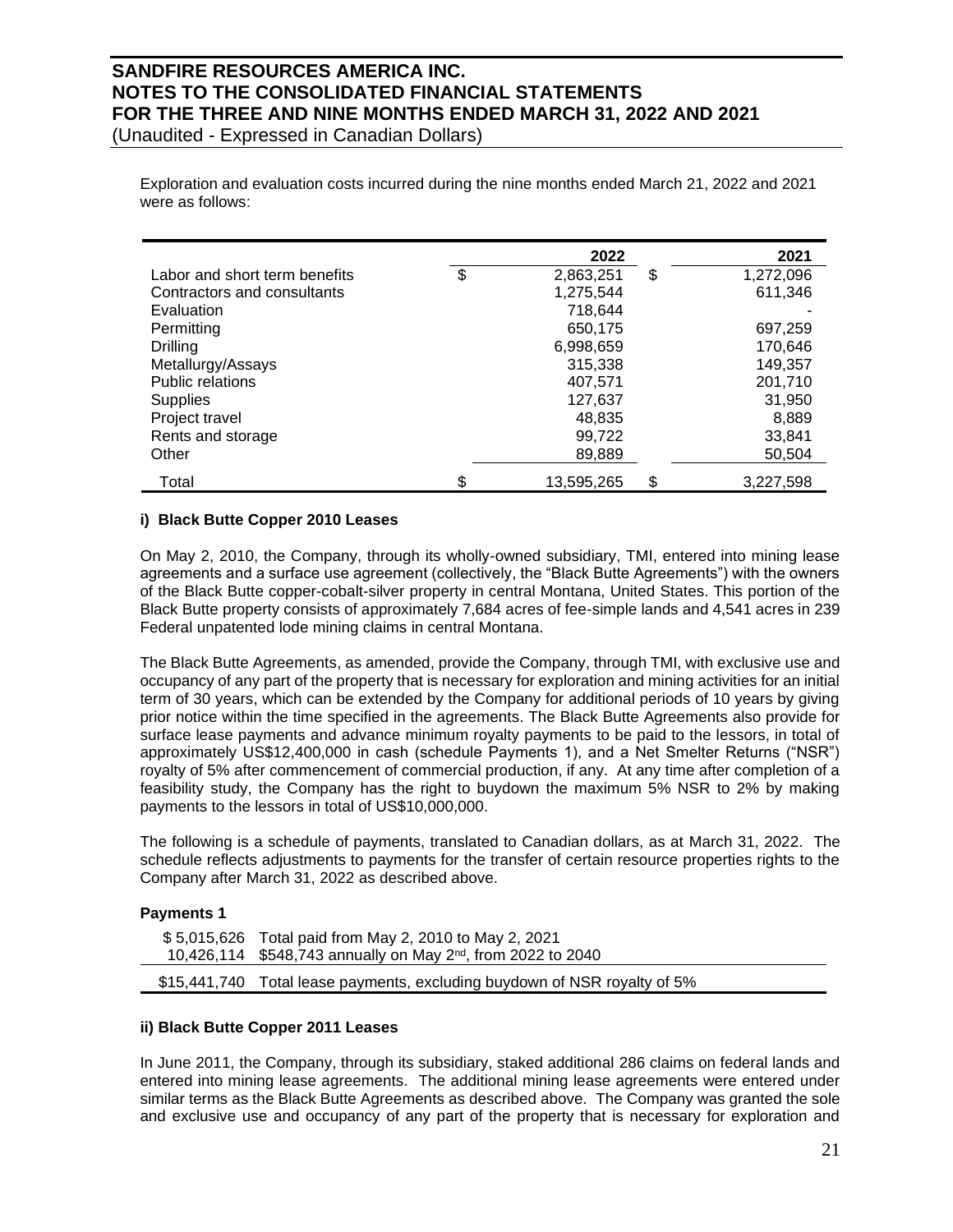(Unaudited - Expressed in Canadian Dollars)

mining activities for an initial term of 30 years, which can be extended by the Company for additional periods of 10 years by giving prior notice within the time specified in the agreements. The additional Black Butte Agreements provide for prior to commercial production, advance minimum royalty payments to be paid to the lessors, in total of US\$1,250,000 in cash (schedule Payments 2), and a NSR royalty of 5% after commencement of commercial production, if any. At any time after completion of a feasibility study, the Company has the right to buydown the maximum 5% NSR to 2% by making payments to the lessors in total of US\$5,000,000. The following is a schedule of payments, translated to Canadian dollars, as at March 31, 2022:

## **Payments 2**

| \$ | 362,428 Total paid from June 10, 2011 to June 10, 2021                    |
|----|---------------------------------------------------------------------------|
|    | 93,620 On June 10, 2022 and 2023 (\$46,810 each year)                     |
|    | 162,275 On June 10, 2024, 2025, and 2026 (\$54,092 each year)             |
|    | 936,204 On June 10 <sup>th</sup> , from 2027 to 2041 (\$58,513 each year) |
|    | 1,554,527 Total lease payments, excluding buydown of NSR royalty of 5%    |

## **iii) Lease and Water Use Agreement**

On October 15, 2015, the Company, through TMI, entered into a Lease and Water Use Agreement to lease the water rights to certain locations in Meagher County, Montana for a term of 30 years. The Company shall pay the owner the sum of US\$20,000 per year, increasing to US\$100,000 year upon actual mining and production of minerals at the Black Butte Copper property. The Company can terminate the lease and water use agreement at its option. During the nine month period ended March 31, 2022, the Company paid \$25,387 (2021-\$26,372) in accordance with the terms of this agreement.

## **iv) Mining Lease Agreement**

On September 13, 2017, the Company, through TMI, entered into a Mining Lease Agreement for the purpose of mineral exploration and mining in certain lands located in Meagher County, Montana for an initial term of 30 years. In consideration, the Company shall pay the owner an advance minimum royalty payment, in total of US\$555,000 in cash (schedule Payments 3), and a NSR royalty of 5% after commencement of commercial production, if any. At any time after completion of a feasibility study, the Company has the right to buydown the maximum 5% royalty to 2% in return for a payment of US\$5,000,000 divided pro rata among the mineral owners, and an option to renew the lease for five years. The Company can terminate the mining lease agreement at its option. The payment made in September 2021 was CDN \$6,332. The following is a schedule of payments, translated to Canadian dollars, as at March 31, 2022:

## **Payments 3**

| \$<br>32,169 | Total paid from execution of the lease to September 30, 2021       |
|--------------|--------------------------------------------------------------------|
| 6.241        | \$6,241 on September 1, 2022                                       |
| 62.414       | \$12,483 annually on September 1 <sup>st</sup> , from 2023 to 2027 |
| 93,620       | \$18,724 annually on September $1st$ , from 2028 to 2032           |
| 124,827      | \$24,965 annually on September 1 <sup>st</sup> , from 2033 to 2037 |
| 374,482      | \$37,448 annually on September 1 <sup>st</sup> , from 2038 to 2047 |
| 693,753      | Total lease payments, excluding buydown of NSR royalty of 5%       |

### **v) Reclamation Bond**

As of June 30, 2021, the Company was required to make reclamation bond deposits totaling \$230,583 principally associated with its latest drilling program which was completed during the year ended June 30, 2021. The Company completed reclamation on the majority of its latest drilling program and was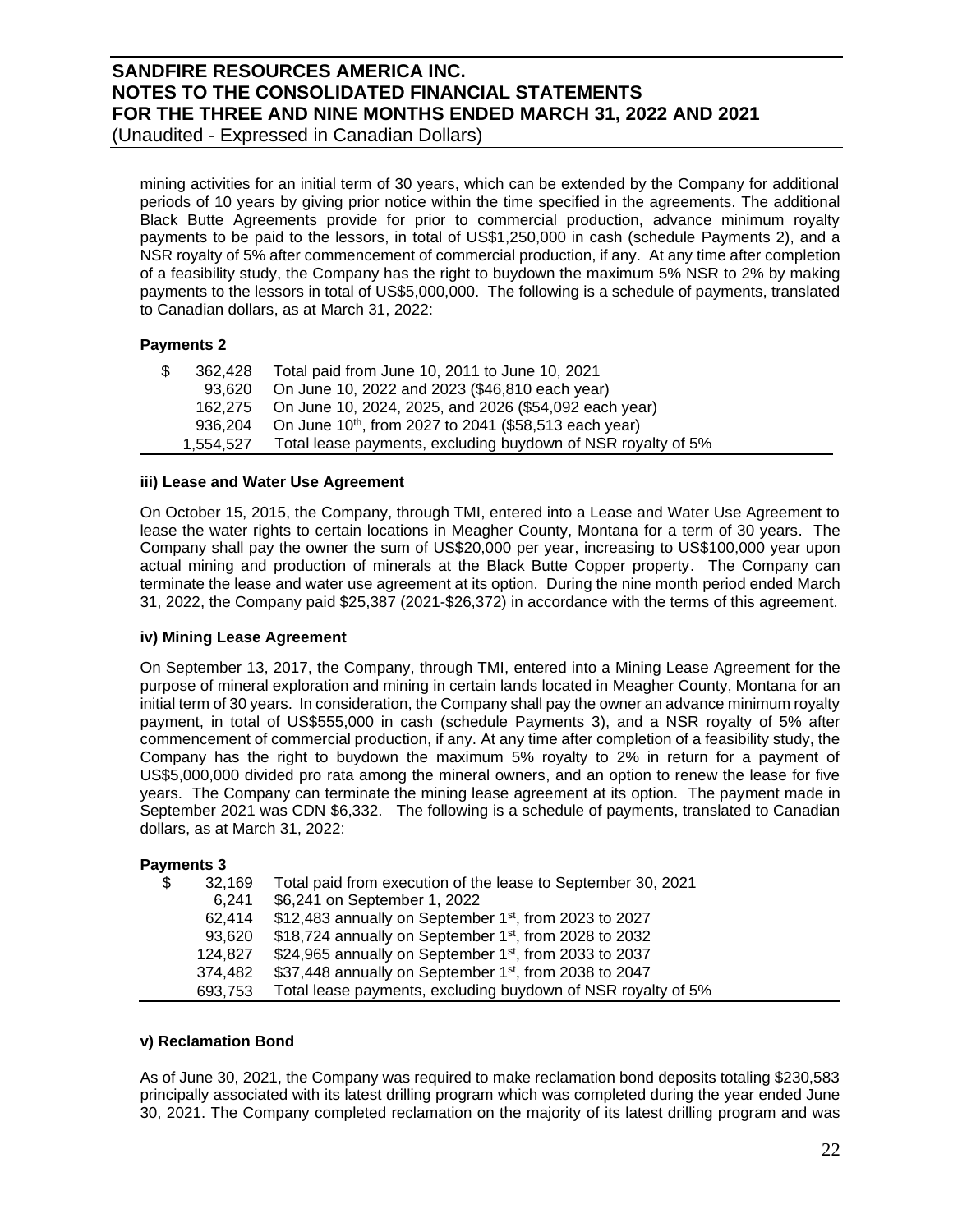(Unaudited - Expressed in Canadian Dollars)

able to satisfy requirements of its outstanding bond. The Company received a refund of the total amount in July 2021.

During the nine month period ended March 31, 2022, the Company was required to make reclamation bond deposits totaling \$550,000 principally associated with the 2021/2022 Lowry drilling program announce August 9, 2021. Non-current reclamation deposit at March 31, 2022 is \$553,536.

## **vi) Prepaid Mining Property Tax**

During the year ended June 30, 2021, the Company was required per its August 2018 Hard Rock Mining Impact Plan (HRMIP) to make mine property tax prepayment of \$593,987 (\$437,000 USD) to cover the immediate impacts for the City of White Sulphur Springs and Meagher County resulting from the planned development of the Black Butte Project. The prepayment will be credited against future property taxes due once the resource taxable assets are constructed and added to the Meagher County property tax lists of taxable assets for the Company. The prepaid mining property tax balance at March 31, 2022 is \$545,495.

## 8. ACCOUNTS PAYABLE AND ACCRUED LIABILITIES

The Company had the following accounts payables and accrued liabilities at March 31, 2022 and June 30, 2021.

|                               | <b>March 31, 2022</b> |           |   | <b>June 30, 2021</b> |
|-------------------------------|-----------------------|-----------|---|----------------------|
| Trade payables                |                       | 1,630,423 |   | 451,958              |
| Accrued liabilities and other |                       | 766.429   |   | 222.574              |
| Accrued salaries and payroll  |                       | 281.107   |   | 276,998              |
|                               |                       | 2.541.409 | S | 951,530              |

## 9. ACCRUED RECLAMATION AND REMEDIATION

During the year ended June 30, 2021, the Company determined that disturbance to its properties would be subject to restoration in the future and recorded accrued reclamation costs based upon the present value of its best estimate of future reclamation costs. The initial estimated costs were escalated using an adjusted annual inflation rate of 2.0% to 2035 which is when the reclamation work is expected to be performed. The future cash flows were discounted using an adjusted rate of 1.75% resulting in an estimated accrued reclamation cost of \$2,372,088 at original recognition. An equivalent amount was recognized as property, plant, and equipment (see Note 5).

The balance of the accrued reclamation costs was \$2,397,912 at June 30, 2021. During the nine months ended March 31, 2022, the Company recognized accretion expense of \$41,302 on the accrued reclamation and remediation liability. At March 31, 2022, the balance of the accrued reclamation and remediation is  $$2,454,015$ .

### 10. LOANS PAYABLE – RELATED PARTY

During the nine month period ended March 31, 2022 and the year ended June 30, 2021, TMI and the Company as guarantor, entered into various Bridge Loan Agreements, denominated in USD with Sandfire Resources Ltd (parent) for short-term funding of day to day operations. The date of each loan agreement and the amount borrowed are as follows: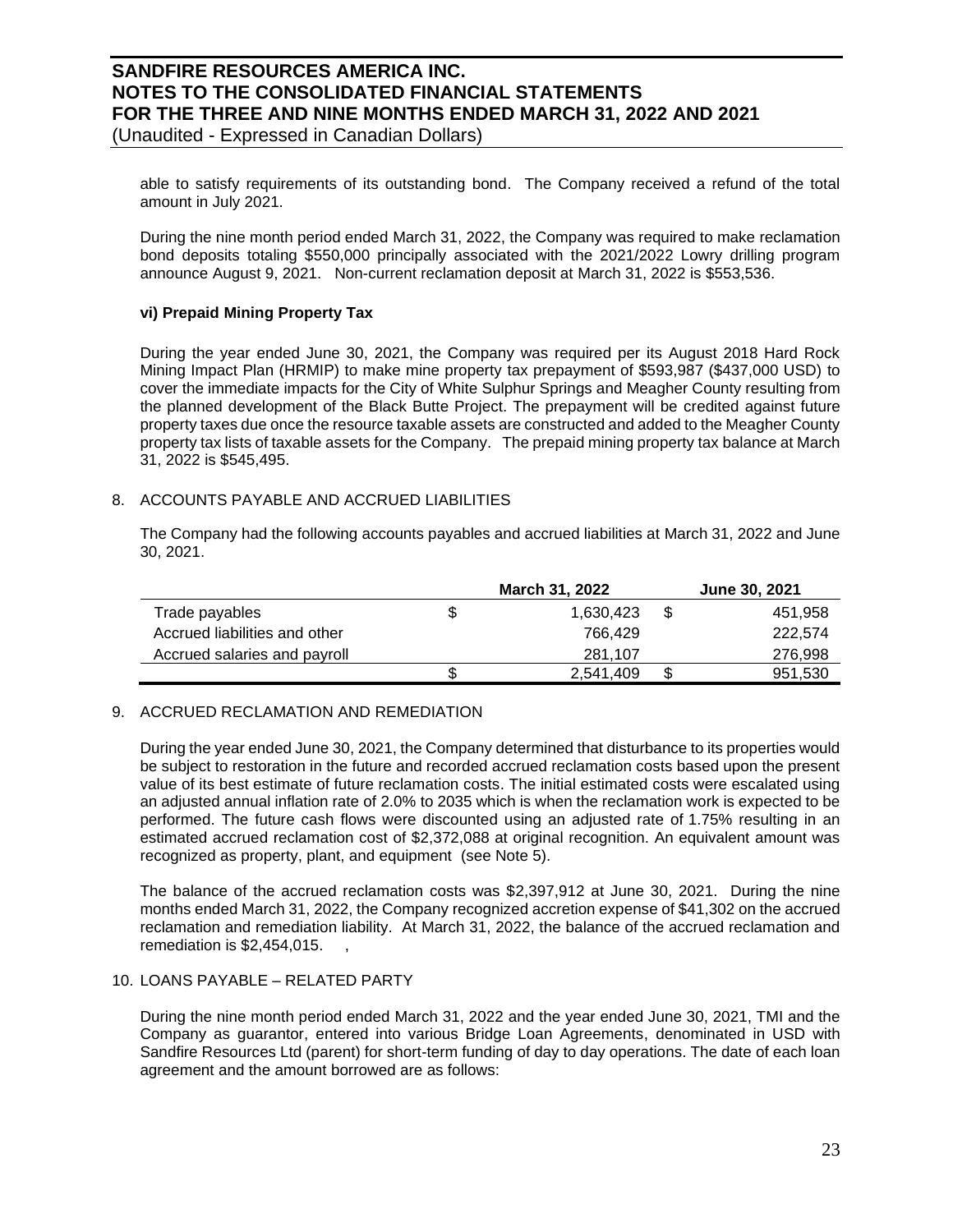(Unaudited - Expressed in Canadian Dollars)

| Date of Loan       | Nine months ended<br><b>March 31, 2022</b> | Year ended<br>June 30, 2021 |
|--------------------|--------------------------------------------|-----------------------------|
| July 1, 2020       | \$<br>S<br>-                               | 6,790,235                   |
| October 23, 2020   |                                            | 1,358,047                   |
| December 2, 2020   |                                            | 4,074,141                   |
| September 20, 2021 | 3,744,816                                  |                             |
| December 15, 2021  | 4,993,088                                  |                             |
| February 28, 2022  | 4,368,951                                  |                             |
|                    |                                            |                             |
|                    | \$<br>13,106,855                           | 12,222,423                  |

On December 29, 2020, the Company repaid all outstanding balances of the loans borrowed during the year ended June 30, 2021. The loan terms of the September 20, 2021, December 15, 2021, and February 28, 2022 loans specify that repayment of the loans was the earlier of (i) July 30, 2022 or (ii) 7 days after Sandfire Resources America Inc. completes either a debt or equity financing with gross proceeds of at least US\$21 million.

Interest on the loans was set at 5% per annum and interest is payable on the last day of each calendar month. Interest expense on these loans was \$191,196 and \$357,176 for the nine month periods ended March 31, 2022 and 2021, respectively.

### 11. NOTE PAYABLE FOR LAND

On December 11, 2020, per the original 2011 agreement, the Company gave the owners notification to exercise a purchase option in the agreement on the basis that they had finalized the technical report. At each owner's sole option, by June 12, 2021, they could elect to transfer title to all or part of their interest of the mine property to the Company who had to accept. If an owner chooses not to elect this option, the Company would be required to pay the owner US\$150.00 per acre per year for the owner's mine property as well as pay all property taxes assessed during the term of the lease.

Before June 12, 2021, one of the property owners, Bar Z Ranch Inc. (Bar Z) agreed to sell the property to the Company with agreement executed in July 2021. The remainder of this owner's property remains governed by the original terms of the surface use agreement described above. A second owner opted not to sell requiring the Company to begin paying the owner US\$4,293 annually over the next twenty years beginning in June 2021.

In July 2021, the Company purchased from Bar Z's property for \$1,090,070. The property encompasses a majority of the area of surface disturbance and activity allowed in the Mine Operating Permit for the Johnny Lee Deposit. The Company made a down payment of \$101,540 and had a loan payable for the remaining purchase price (\$998,530). In December 2021, the Company and Bar Z agreed to rescind the agreement. The property was transferred back to Bar Z and the note payable was cancelled. The initial down payment was applied to the Company resource properties (Note 8).

### 12. SHARE CAPITAL

- a) Authorized: The Company is authorized to issue an unlimited number of common shares without par value.
- b) Issued and outstanding at March 31, 2022: 1,023,352,794 (June 30, 2021: 1,023,252,794) common shares.

See Consolidated Statements of Changes in Equity for details.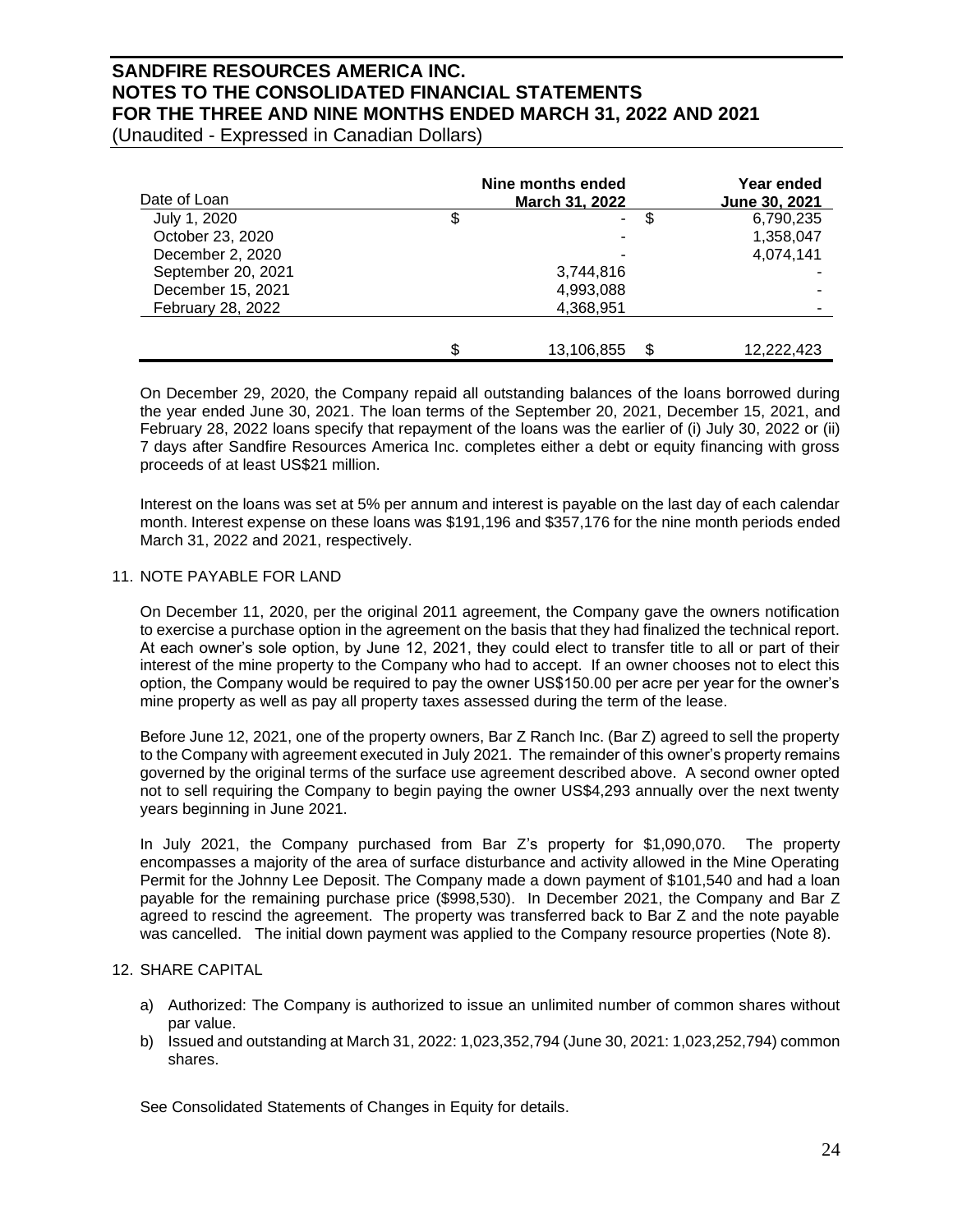(Unaudited - Expressed in Canadian Dollars)

On December 23, 2020, the Company closed its rights offering, issuing 200,539,763 common shares of the Company, for gross proceeds of \$30,080,965, representing 100% of the total rights offered. The Company's largest shareholder, Sandfire B.C. Holdings Inc. ("Sandfire B.C."), fully exercised its basic subscription privilege to purchase its pro rata share of the common shares offered, being 170,869,434 common shares, and also purchased an additional 17,739,705 common shares through the exercise of its additional subscription privilege, for a total subscription of 188,609,139 common shares for a total ownership of 86.93%. The Company incurred share issuance costs of \$140,800, resulting in the net proceeds of \$29,940,165.

## 13. STOCK OPTION PLAN AND SHARE BASED AWARDS

### *Stock Option Plan:*

The Company adopted a rolling stock option plan (the "Option Plan") to grant options to directors, senior officers, employees, independent contractors, and consultants of the Company. The Option Plan reserves for issuance up to 10% of the issued and outstanding share capital of the Company from time to time and provides that it is solely within the discretion of the Board or, if the Board so elects, by a committee consisting of not less than two of its members appointed by the Board, to determine who should receive options and in what amounts. Options granted under the Plan are for a term not to exceed 10 years from the date of their grant.

No options were granted during the nine months ended March 31, 2022 and year ended June 2021. During the nine months ended March 31, 2022 and 2021, the Company recognized nil and \$10,050, respectively, in share-based payments related to the vesting of options issued in prior years. Stock option transactions are summarized as follows:

|                             |             | Weighted       |
|-----------------------------|-------------|----------------|
|                             | Number of   | average        |
|                             | options     | exercise price |
| Balance, June 30, 2020      | 2,700,000   | \$0.08         |
| Granted                     |             |                |
| <b>Expired or forfeited</b> |             |                |
| Exercised                   | (1,100,000) | (0.06)         |
| Balance, June 30, 2021      | 1,600,000   | 0.10           |
| Granted                     |             |                |
| <b>Expired or forfeited</b> | (250,000)   | (0.06)         |
| Exercised                   | (100,000)   | (0.06)         |
| Balance, March 31, 2022     | 1,250,000   | \$0.11         |

The following table summarizes stock options outstanding and exercisable at March 31, 2022:

|              | Number of Options | <b>Weighted Average</b>      |                 |
|--------------|-------------------|------------------------------|-----------------|
| Exercise     | Outstanding and   | <b>Remaining Contractual</b> |                 |
| Price $(\$)$ | Exercisable       | Life (years)                 | Intrinsic Value |
|              |                   |                              |                 |
| O 11         | 1,250,000         | 1 17                         | \$137,000       |

### *Share Incentive Plan*

On November 1, 2021, the Company implemented the Omnibus Share Incentive Plan (Incentive Plan) which employees are periodically granted Options, Deferred Shares Units (DSU), Restricted Share Units (RSUs) and Performance Share Units (PSUs). Under the Incentive Plan, share units can be settled in cash based on the trading price of a share of the Company's stock or shares at the Company's discretion. Options granted under the Incentive Plan are similar in nature to those under the Company's Option Plan.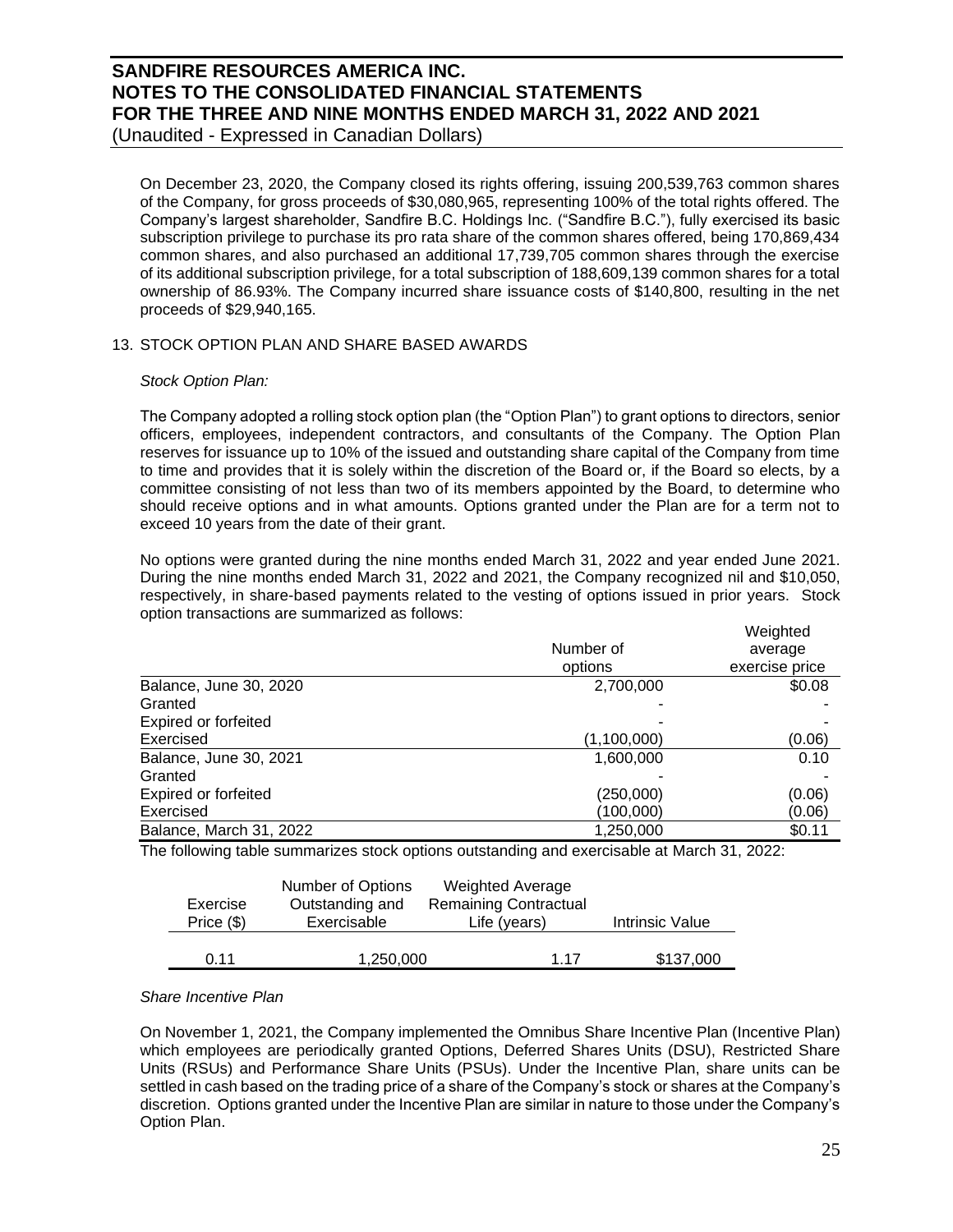(Unaudited - Expressed in Canadian Dollars)

DSUs are granted for services rendered, or for future services to be rendered, that typically vest upon issuance. Settlement of DSUs is the date of the recipient's resignation or termination of employment, retirement, or death.

RSUs and PSUs are granted for services rendered, or for future services to be rendered, that vest based on the passage of time during continued employment or other service relationship over a period of determined by the board of directors. The fair value of each RSU and PSU is based upon the trading price per share of the Company's common stock on the date of grant. The estimated fair value of RSUs and PSUs that is ultimately expected to vest is recognized as share-based compensation over the vesting period with a corresponding increase in share-based payment reserve.

A total of 1,026,273 RSUs and 684,181 PSU were granted for the nine month period ended March 31, 2022, and remain outstanding and unvested at March 31, 2022. No DSUs were granted during the same time period. The compensation cost for all share-based awards that has been recognized as salaries and wages is \$73,561 for nine month period ended March 31, 2022.

## 14. RELATED PARTY TRANSACTIONS AND BALANCES

The following key management personnel compensation and related party transactions took place during the nine month periods ended March 31, 2022 and 2021:

|                          | For the nine months ended<br>March 31, |  |           |  |
|--------------------------|----------------------------------------|--|-----------|--|
|                          | 2022                                   |  | 2021      |  |
| Short-term benefits      | 1,000,931                              |  | 1,625,566 |  |
| Share-based compensation | 73.561                                 |  | 2,650     |  |
| Total remuneration       | 1.074.492                              |  | 1,628,216 |  |

The remuneration of directors and other members of key management is included in short-term benefits and share-based payments.

See Note 10 for information about the Company's loans payable to Sandfire Resources Ltd.

### 15. SEGMENT INFORMATION

The Company's operations are limited to a single industry segment being the acquisition, exploration, and development of resource properties. The resource properties are located in the State of Montana in the United States.

|                          | Canada        |   | <b>United States</b> | Total      |
|--------------------------|---------------|---|----------------------|------------|
| As at March 31, 2022     |               |   |                      |            |
| Other assets             | \$<br>125.801 | S | 14,429,947 \$        | 14,555,748 |
| Resource properties      |               |   | 7,326,731            | 7,326,731  |
| <b>Total Assets</b>      | \$<br>125,801 | S | 21,756,678 \$        | 21,882,479 |
| <b>Total Liabilities</b> | \$<br>52.412  |   | 18,300,812 \$        | 18,353,224 |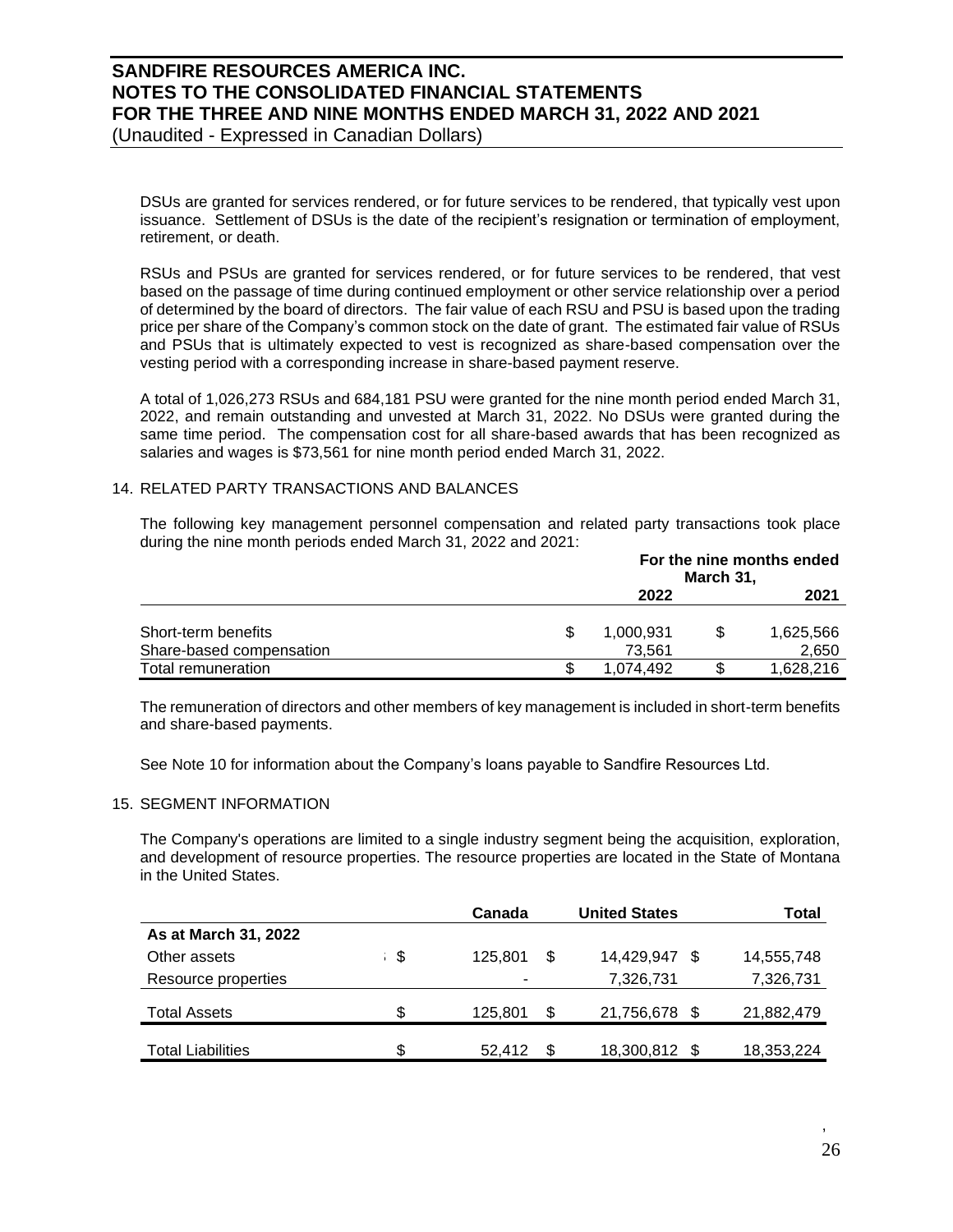(Unaudited - Expressed in Canadian Dollars)

| As at June 30, 2021                                             |                  |    |               |    |              |
|-----------------------------------------------------------------|------------------|----|---------------|----|--------------|
| Other assets                                                    | \$<br>385,384    | \$ | 15,020,169 \$ |    | 15,405,553   |
| Resource properties                                             |                  |    | 6,974,172     |    | 6,974,172    |
| <b>Total Assets</b>                                             | \$<br>385,384    | S  | 21,994,341    | \$ | 22,379,725   |
| <b>Total Liabilities</b>                                        | \$<br>73,084     | \$ | 3,429,571 \$  |    | 3,502,655    |
| Loss before income tax for the<br>nine month period ended March |                  |    |               |    |              |
| 31, 2022                                                        | \$<br>(844, 955) | \$ | (14,602,731)  | \$ | (15,647,243) |
| Loss before income tax for the<br>nine month period ended March |                  |    |               |    |              |
| 31, 2021                                                        | \$<br>(803.454)  | \$ | (8.254.435)   | S  | (9,057,899)  |

## 16. COMMITMENTS AND CONTINGENCIES

The Company has commitments to incur lease payments as disclosed in Note 6 and resource property payments as disclosed in Note 7.

- a) As of June 30, 2021, TMI received a complaint relating to its participation in a 2018 Montana anti-mining initiative that failed. Subsequent to June 30, 2021, on August 2, 2021, the U.S. Federal Election Commission notified the Company that it had voted to dismiss the matter.
- b) On June 4, 2020, a legal challenge to the MT DEQ's Record of Decision was lodged in the 14th Judicial Court in Meagher County, Montana against the MT DEQ and TMI by a number of groups who oppose resource development in Montana. The Company will continue to review the challenge and will seek to work with the MT DEQ to defend this litigation vigorously. On July 22, 2020, the Company filed a response and is awaiting further instructions from the Court. The initial hearing took place on July 16, 2021 and Company is waiting for the Court's decision. While the Company does not believe that either of these challenges have any merit, they do have the potential to delay the development timeline.

Subsequent to June 30, 2021, on July 16, 2021, District Court Judge Bidegary heard oral arguments for summary judgement from plaintiffs and defendants regarding a legal complaint filed on June 4, 2020 by the plaintiffs claiming to represent the environmental community. The suit was filed jointly against the MT DEQ and TMI. On April 8, 2022, Judge Bidegary ruled in favor of the plaintiffs. The Company and co-defendant, MT DEQ, will supply recommendations for remedies for her ruling to the judge by late May 2022, as will opposing attorneys. Upon the judge's issuance of an order for remedies, the Company can determine what portions of, if not all of, the ruling to appeal to Montana Supreme Court, and what work may be continued on the property prior to resolution of the ruling.

c) The Company currently has a lease arrangement with two local ranches to lease sufficient water rights to allow mining and processing operations to proceed. The leased water rights will need to be modified through an administrative proceeding with the MT DNRC in order to be used to mitigate the beneficial use of water pumped out of the Black Butte operations for mineral processing. This administrative proceeding will determine if the modifications meet the statutory criteria. Once the MT DNRC approves the modifications, the agency's decision is subject to objection and appeal by affected parties.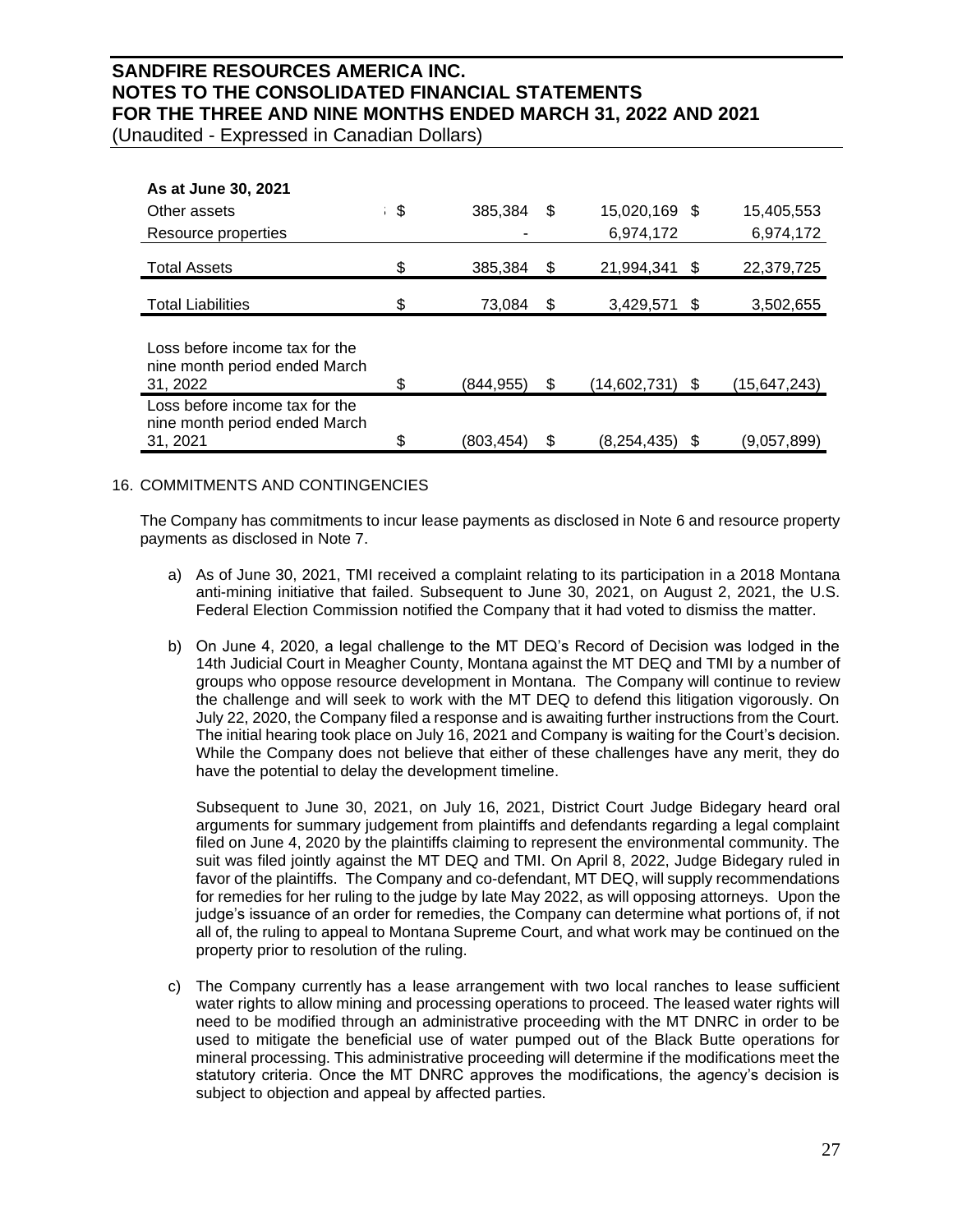(Unaudited - Expressed in Canadian Dollars)

In September 2018, the ranches submitted applications to the MT DNRC requesting to modify their water rights to permit their use to mitigate the water beneficially used in the Black Butte operations. On March 13, 2020, the MT DNRC issued Preliminary Determinations to Grant (PD) the change applications, finding that the applications met requirements. The MT DNRC issued a public notice of the determination, which gave affected parties the opportunity to file objections to the MT DNRC's determination. Because the MT DNRC received objections to the PDs by a number of groups who oppose resource development in Montana, the objections will be heard by a MT DNRC hearing examiner in an administrative contested case proceeding. After the hearing examiner issues a final order on the applications, the non-prevailing party will have the opportunity to appeal the decision to the district court or the Montana Water Court. Final decisions by either of those courts are appealable to the Montana Supreme Court.

### 17. MANAGEMENT OF CAPITAL

The Company's objectives when managing capital are to safeguard the Company's ability to continue as a going concern in order to pursue the sourcing and exploration of its resource properties. The Company does not have any externally imposed capital requirements to which it is subject to.

As at March 31, 2022, the Company had capital resources consisting of cash and cash equivalents. The Company manages the capital structure and makes adjustments to it in light of changes in economic conditions and the risk characteristics of the underlying assets. To maintain or adjust the capital structure, the Company may attempt to issue new shares or adjust the amount of cash through a debt financing.

The Company's investment policy is to invest its cash in investment instruments in high credit quality financial institutions with terms to maturity selected with regards to the expected time of expenditures from operations.

Refer to Note 1 Nature of operations and going concern.

### 18. FINANCIAL INSTRUMENTS

Fair value is the price that would be received to sell an asset or paid to transfer a liability in an orderly transaction between market participants at the measurement date. The fair value hierarchy has three levels to classify the inputs to valuation techniques used to measure fair value. The fair value hierarchy establishes three levels to classify the inputs to valuation techniques used to measure fair value.

Level 1 inputs are quoted prices (unadjusted) in active markets for identical assets or liabilities.

Level 2 inputs are quoted prices in markets that are not active, quoted prices for similar assets or liabilities in active markets, inputs other than quoted prices that are observable for the asset or liability (interest rate, yield curves), or inputs that are derived principally from or corroborated observable market data or other means.

Level 3 inputs are unobservable (supported by little or no market activity). The fair value hierarchy gives the highest priority to Level 1 inputs and the lowest priority to Level 3 inputs.

As at March 31, 2022, the carrying value of the Company's financial instruments approximates their fair value due to their short terms to maturity. With the exception of the Company's lease liabilities which are classified as Level 2, the Company's financial assets and liabilities are classified as Level 1.

Liquidity risk